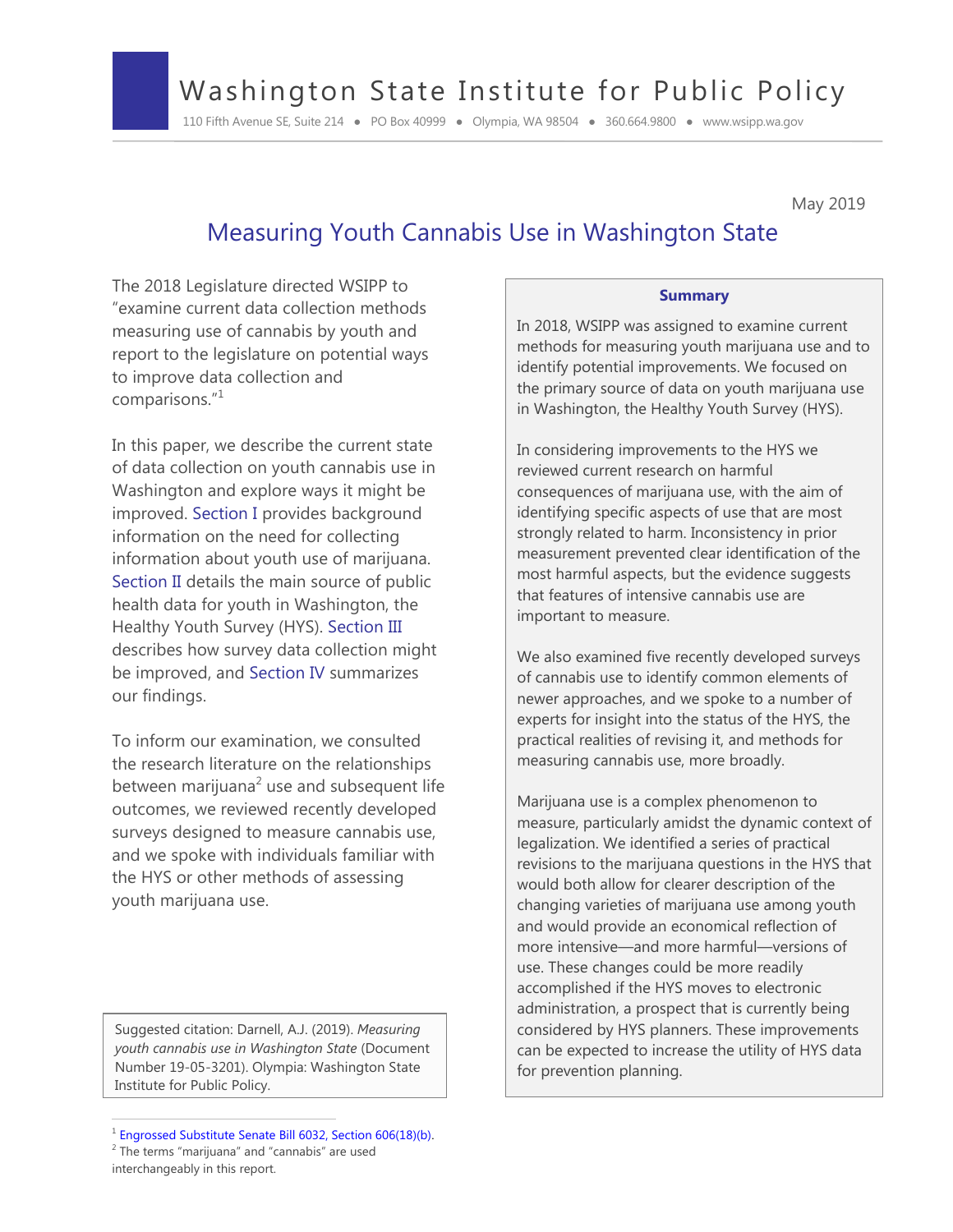# I. Background

Adult marijuana legalization has raised concerns about unintended consequences for youth: that youth may view marijuana use as more acceptable, have greater access to the drug, and use it more. $3$  These concerns highlight the importance of research to monitor changes in youth cannabis use and its effects on their development and well-being. Data on the status of youth marijuana use are essential to responding to these concerns.

There are many methods for measuring youth cannabis use. Among the most common are self-report surveys,<sup>4</sup> clinical instruments to screen and assess symptoms of substance use disorder,<sup>5</sup> biochemical tests (e.g., hair samples), $^6$  and content analysis of internet or social media traffic.<sup>7</sup> Surveys are the favored method for gathering information about substance use at the population level because they can feasibly be administered to large numbers

of people, enabling representative population estimates.

The primary source of data on youth marijuana use in Washington is a schoolbased survey called the Healthy Youth Survey (HYS). HYS data are collected in the fall of even-numbered years and are currently comparable from 2002 through 2018, the most recent year of data available.<sup>8</sup> HYS data are used to monitor the well-being of youth in Washington, to plan prevention and intervention services throughout Washington communities, to evaluate the effects of programs and policies, and to conduct academic research.

Although marijuana use remains illegal for youth in Washington, changes in the legal status of marijuana for adults and the developing commercial cannabis market have a variety of potential effects on youth. Beyond basic indicators of whether or not youth use marijuana, the drug is available in an increasing variety of forms and each form can be consumed in different ways. Furthermore, the amount of marijuana youth consume, the intensity of their use over shorter periods, or duration of use over longer periods of time may all be important aspects of youth use to understand.

<sup>&</sup>lt;sup>3</sup> Adult marijuana legalization was effected in Washington in 2012 with the enactment of [Initiative Measure No. 502.](http://apps.leg.wa.gov/documents/billdocs/2011-12/Pdf/Initiatives/Initiatives/INITIATIVE%20502.pdf)

<sup>&</sup>lt;sup>4</sup> Compton, W.M, Thomas, Y.F., Conway, K.P., & Colliver, J.D. (2005). Developments in the epidemiology of drug use and drug use disorders. *American Journal of Psychiatry 162,* 1494–1502.

 $<sup>5</sup>$  Annaheim, B. (2013). Who is smoking pot for fun and who</sup> is not? An overview of instruments to screen for cannabisrelated problems in general population surveys. *Addiction Research & Theory, 21*(5), 410-428 and Lopez-Pelayo, H., Batalla, A., Balcells, M.M., Colom, J., & Gual, A. (2015). Assessment of cannabis use disorders: A systematic review of screening and diagnostic instruments. *Psychological Medicine, 45*, 1121-1131.

<sup>&</sup>lt;sup>6</sup> Taylor, M., Lees, R., Henderson, G., Lingford-Hughes, A., Macleod, J., Sullivan, J., & Hickman, M. (2017). Comparison of cannabinoids in hair with self-reported cannabis consumption in heavy, light and non-cannabis users. *Drug and Alcohol Review, 36*, 220-226.

<sup>&</sup>lt;sup>7</sup> Chary, M., Genes, N., Giraud-Carrier, C., Hanson, C., Nelson, L.S., & Manini, A.F. (2017). Epidemiology from tweets: Estimating misuse of prescription opioids in the USA from social media. *Journal of Medical Toxicology, 13*, 278-286.

<sup>&</sup>lt;sup>8</sup> Due to substantial changes in data collection methods in 2002, HYS data collected prior to 2002 are not considered comparable to later years.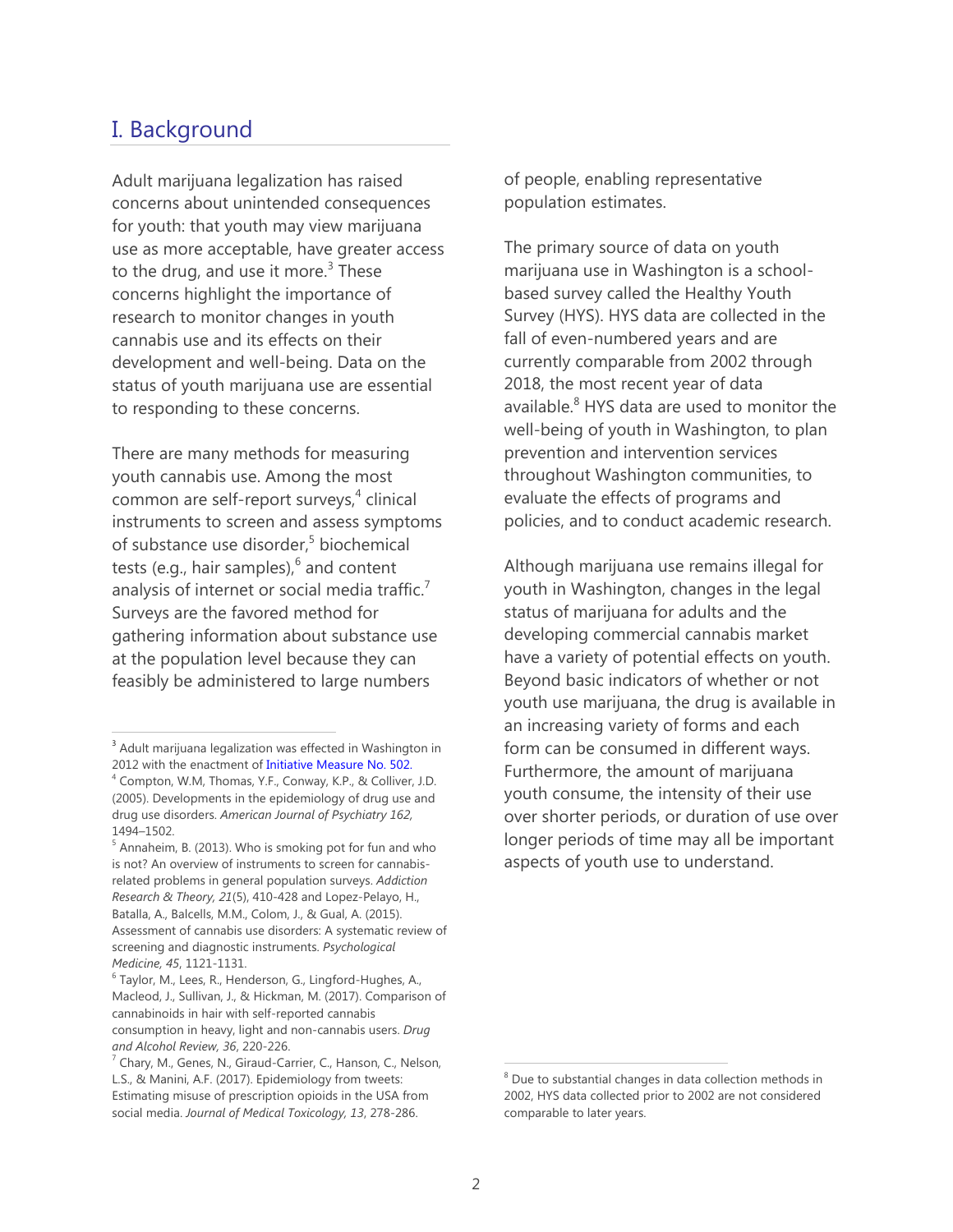As we discuss in the next section, most population surveys, as currently configured, provide limited information on these specific aspects of marijuana use. More comprehensive measurement of cannabis use can support improvements in basic knowledge of how youth use marijuana, how that is changing within the dynamic context of legalization, and how specific aspects of marijuana use relate to harmful outcomes. Such improvements in the marijuana research base could support more effective use of HYS data for prevention and wellness promotion.

One by-product of marijuana legalization in Washington is that a portion of revenue from legal marijuana sales is dedicated to support HYS data collection (\$500K annually since FY2016), stabilizing what was previously a piecemeal arrangement of funding and in-kind contributions by partner agencies.<sup>9</sup> Funding for the HYS is an essential aspect of Washington's capacity to monitor youth well-being. Only half of the eight states to first legalize had dedicated funding for marijuana data collection. $^{10}$ 

We begin by describing the HYS in terms of three key aspects of survey data collection methods: survey construction, mode of administration, and sampling. We then consider potential improvements to the HYS on each of those aspects.

<sup>&</sup>lt;sup>9</sup> Prior to marijuana funding the HYS was funded primarily by tobacco settlement money, which has dwindled in recent years. A portion of the allocation of marijuana revenue to the HYS is expended on the Washington Young Adult Health Survey, described later.

<sup>&</sup>lt;sup>10</sup> Council of State and Territorial Epidemiologists. (2018). *[CSTE Marijuana Surveillance: Environmental Scan Report](https://cdn.ymaws.com/www.cste.org/resource/resmgr/pdfs/pdfs2/Marijuana_Surv_Report_v2.pdf)  [2018.](https://cdn.ymaws.com/www.cste.org/resource/resmgr/pdfs/pdfs2/Marijuana_Surv_Report_v2.pdf)*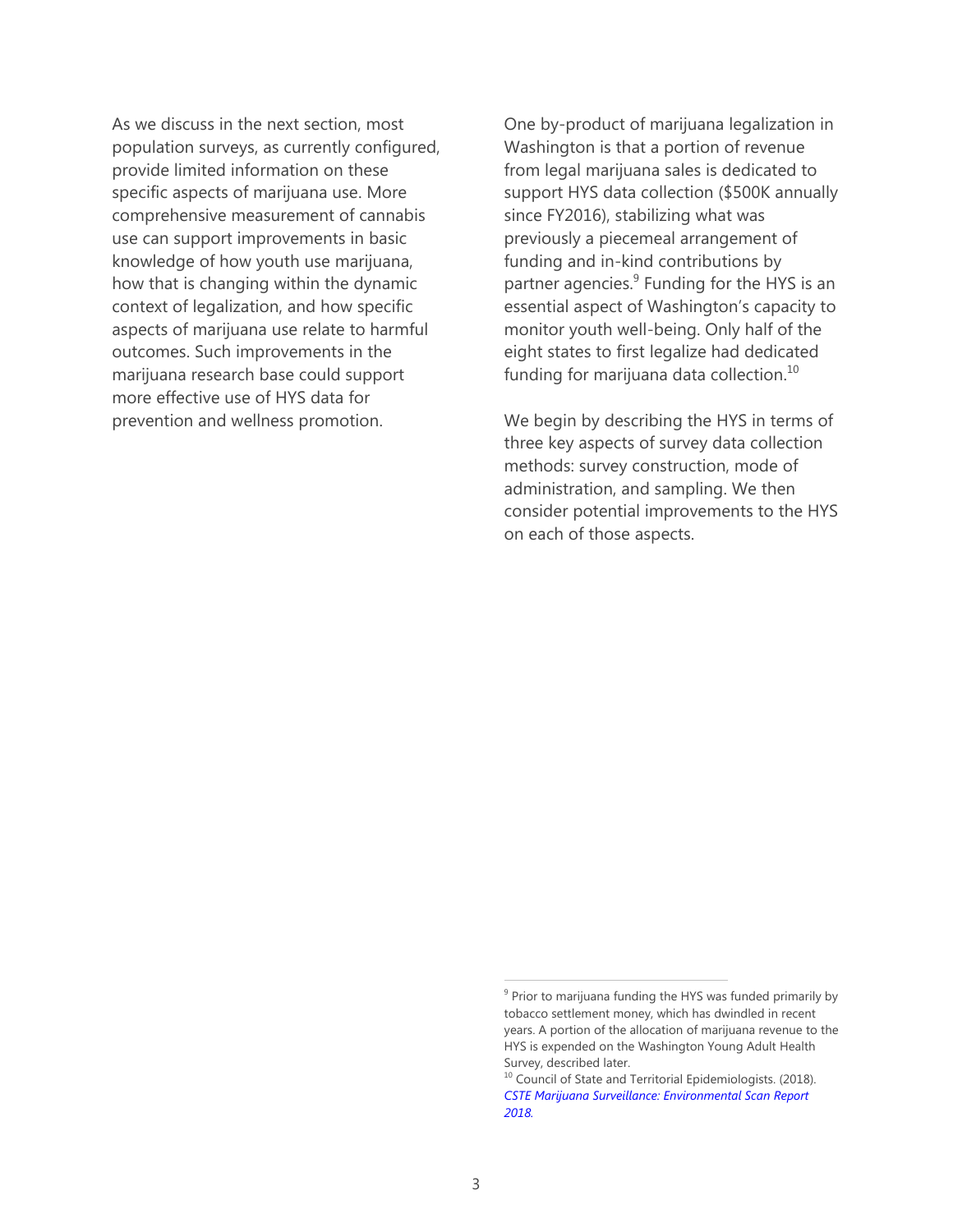# II. The Washington Healthy Youth Survey (HYS)

As with any survey, there are many aspects of HYS data collection methods to consider. Survey construction concerns what the survey attempts to measure and the specific wording of questions (commonly referred to as "items") and response formats (e.g., strongly agree/strongly disagree). The mode of administration (e.g., pencil-andpaper, computer-assisted, intervieweradministered) has important implications for respondents' perception of security in sharing sensitive information. Finally, sampling methods determine who responds to the survey and how well the sample reflects the intended population. Below we describe each of these three aspects of HYS methods.

### **Survey Construction**

The HYS covers a variety of topics related to youth well-being, but we are focused here on the items addressing marijuana. A core set of items concerning marijuana use has been measured since 2002. These include whether or not a student has ever used cannabis, age of first use, and frequency of use in the past 30 days.

Another set of items consistently measured since 2002 address attitudes toward marijuana. The use of population survey data for prevention purposes requires identifying factors that predict later substance use, which can be the focus of prevention activities before substance use has occurred. These so-called "risk and protective factors" are measured in the HYS by items concerning attitudes about how wrong or harmful it is to use cannabis, or how easy it is to access, for example. $^{11}$ 

A number of marijuana items were added in 2014, the first wave of HYS data collection following legalization in Washington (I-502 was enacted December 2012). The additions included items assessing where youth obtain their marijuana, methods used to consume marijuana, use on school property, and driving under the influence of marijuana. Subsequent years saw the addition of several other items, including an item addressing simultaneous use of marijuana with alcohol. The expansion of HYS items addressing marijuana in recent years is shown in Exhibit  $1.^{12}$ 

 $11$  Hawkins, J.D., Catalano, R.F., & Miller, J.Y. (1992). Risk and protective factors for alcohol and other drug problems in adolescence and early adulthood: Implications for substance abuse prevention. *Psychological Bulletin, 112*(1), 64-105.

 $12$  The HYS is administered in three separate versions (Forms A, B, & C); most of the cannabis items appear in Form A. See Healthy Youth Survey Planning Committee. (2018). *[2018](http://www.askhys.net/Docs/Surveys/HYS%202018%20Form%20A.pdf)  [Healthy Youth Survey Form A.](http://www.askhys.net/Docs/Surveys/HYS%202018%20Form%20A.pdf)*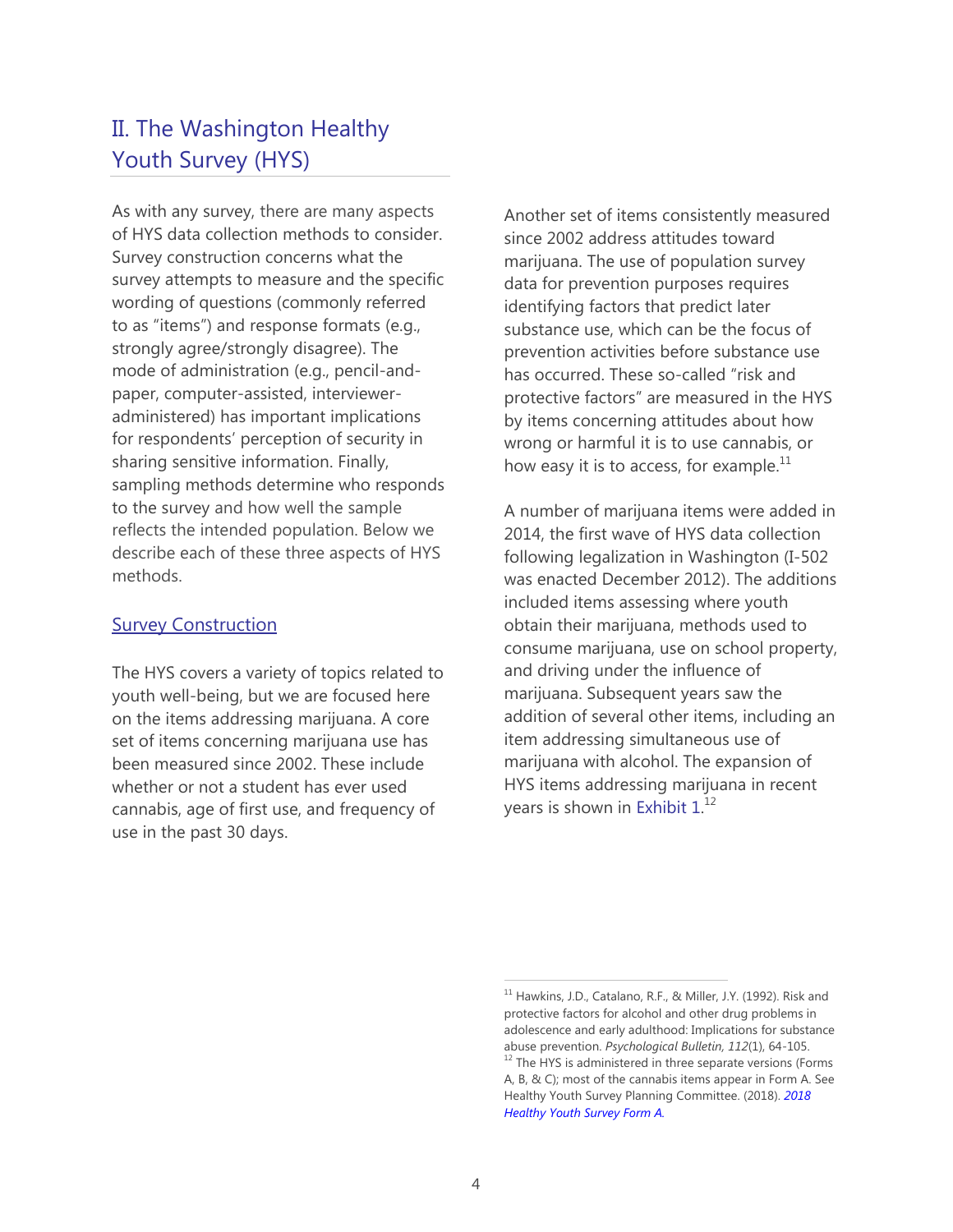In this report, we focus on the items addressing marijuana use: lifetime use, age of initiation, frequency of use over the past 30 days, method of consumption, and duration of high. The methods for measuring whether or not youth use, how often they use, what types of marijuana they use, and how much they use, are rapidly evolving. Together, these aspects of marijuana use have the potential to identify more intensive versions of use, and this is the area of HYS item content where we found the greatest potential for improvement.

For practical reasons, we do not further address other marijuana-related items from the HYS in this report, making no statement about their importance in doing so. This includes the numerous items concerning attitudes and perceptions about marijuana (risk and protective factors). We also set aside items concerning use on school property, driving under the influence of marijuana, and simultaneous use of marijuana with alcohol. The importance of each of these topics can be supported by the scientific literature, and we only set them aside for the sake of focusing on the aspects of marijuana use where we found the greatest potential for improvement.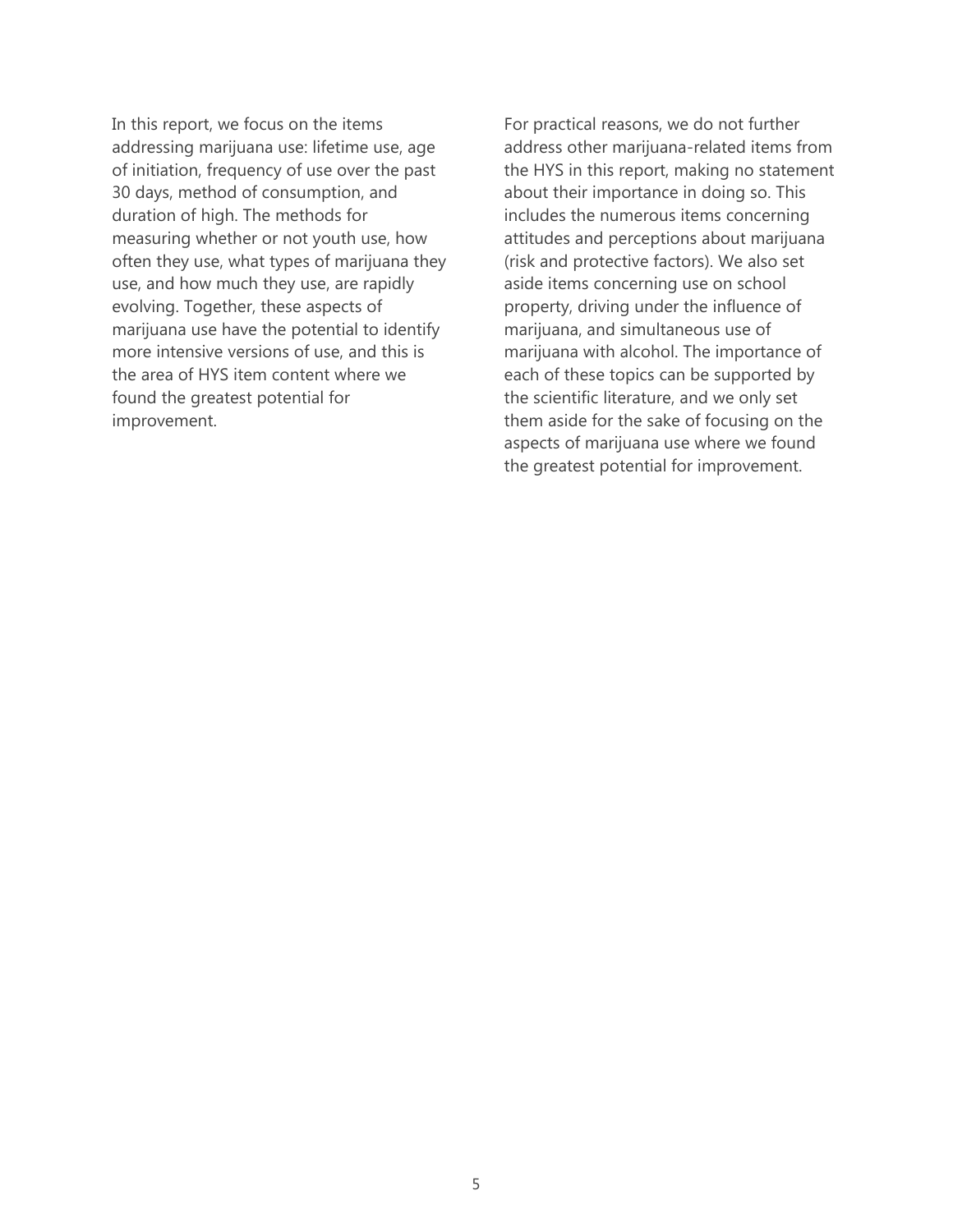## **Exhibit 1**

Addition of Marijuana-Related Items to the Healthy Youth Survey in Recent Years (Items That Are the Focus of This Report are Outlined)

| 2002-2018 | Lifetime marijuana use                                     |
|-----------|------------------------------------------------------------|
|           | Age of first marijuana use                                 |
|           | Past month frequency of use                                |
|           | Ease of access to marijuana                                |
|           | Likelihood of getting caught by police for using marijuana |
|           | Number of best friends who use marijuana                   |
|           | Parents view marijuana use as wrong                        |
|           | People in neighborhood view marijuana use as wrong         |
|           | I view marijuana use as wrong                              |
|           | Perception that trying marijuana is harmful                |
|           | Perception that regular marijuana use is harmful           |

| Added in 2014 | Source of marijuana                                                |  |  |
|---------------|--------------------------------------------------------------------|--|--|
|               | Someone in household uses marijuana                                |  |  |
|               | Parents have discussed why I should not use marijuana              |  |  |
|               | Friends view marijuana use as wrong                                |  |  |
|               | Method of consumption (e.g., smoke, vape, edibles, liquids)        |  |  |
|               | Current marijuana use on school property                           |  |  |
|               | Drove within 3 hours of using marijuana                            |  |  |
|               | Rode in a car driven by someone who used marijuana in past 3 hours |  |  |
|               |                                                                    |  |  |

Added in 2016 **Duration of high when using marijuana** 

Current e-cig/vape marijuana/THC

**Added in 2018** Simultaneous use of marijuana and alcohol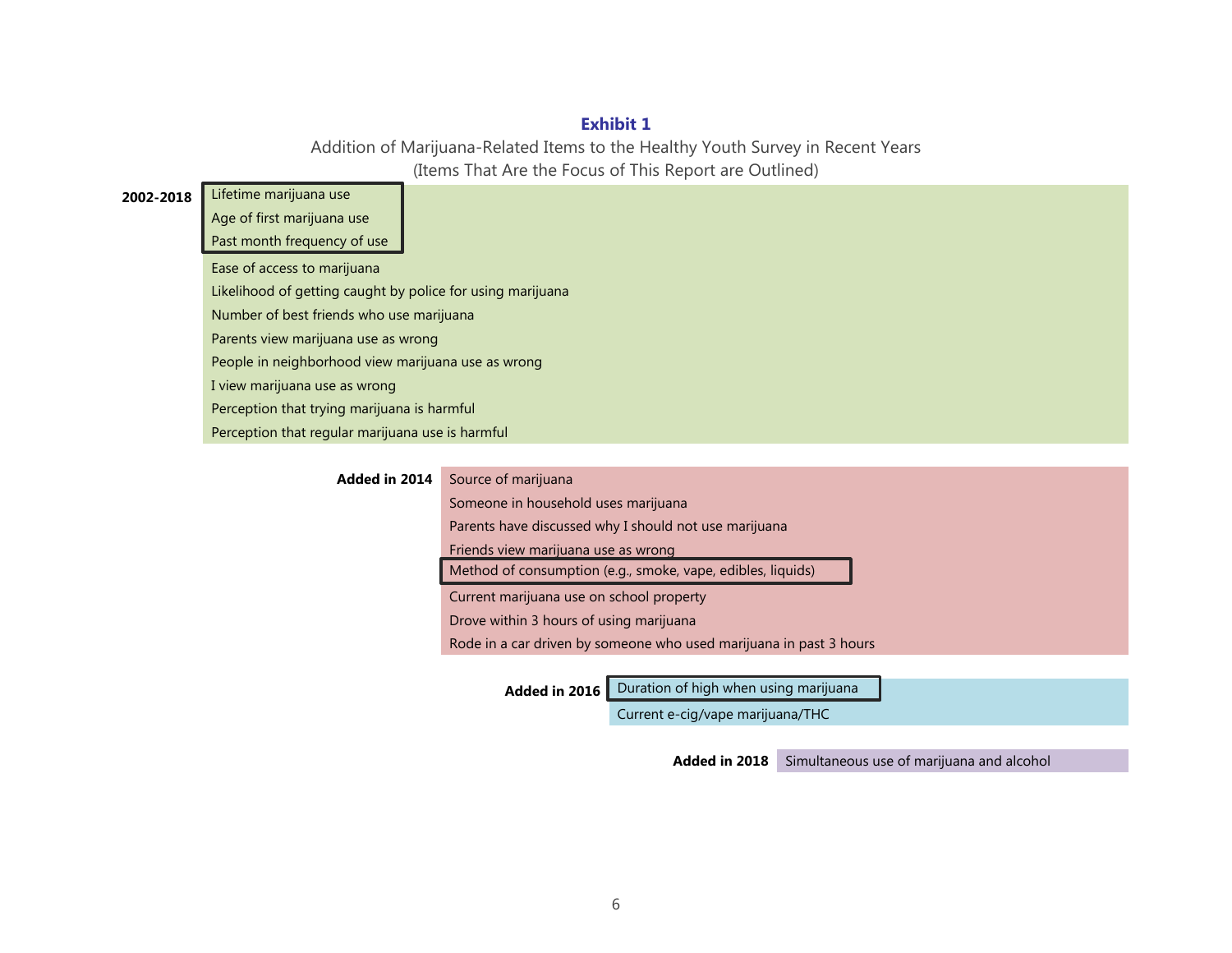## Mode of Administration

The HYS is completed by students in penciland-paper format during class time. Students are assured of the anonymity of their responses, no direct identifiers are collected, and completed surveys are submitted by students directly into an envelope for submission to HYS data collectors.

Students make their responses on "opscan" forms which can be readily digitized. The electronic data are screened for data quality using a variety of methods. The survey includes an item asking respondents how truthful they were, and it also asks students how often they use a drug name that does not exist. Surveys with either indication of dishonesty are screened out. Patterns of responses such as largely incomplete surveys, impossible responses, or clear logical inconsistencies in responses between items are also used to screen out surveys with dubious data quality.

Although it is a familiar mode of survey administration, there are numerous limitations of paper surveys. In comparison to the competing alternative—electronic administration—paper surveys have much less flexibility in terms of survey construction. Currently, three different versions of the HYS are administered—one for  $6<sup>th</sup>$  graders and two different versions for older youth, each with a different set of items. This allows for a larger set of items to be administered to the sample overall without making any one respondent complete all the items. However, logistical demands of fielding multiple versions of a survey are much greater with a paper survey.

Another limitation of paper surveys is that a respondent must read all items in the survey, whereas an electronic survey can present items adaptively based on prior responses. Later in this report we consider other advantages of electronic administration of the survey as a potential improvement in measuring youth marijuana use.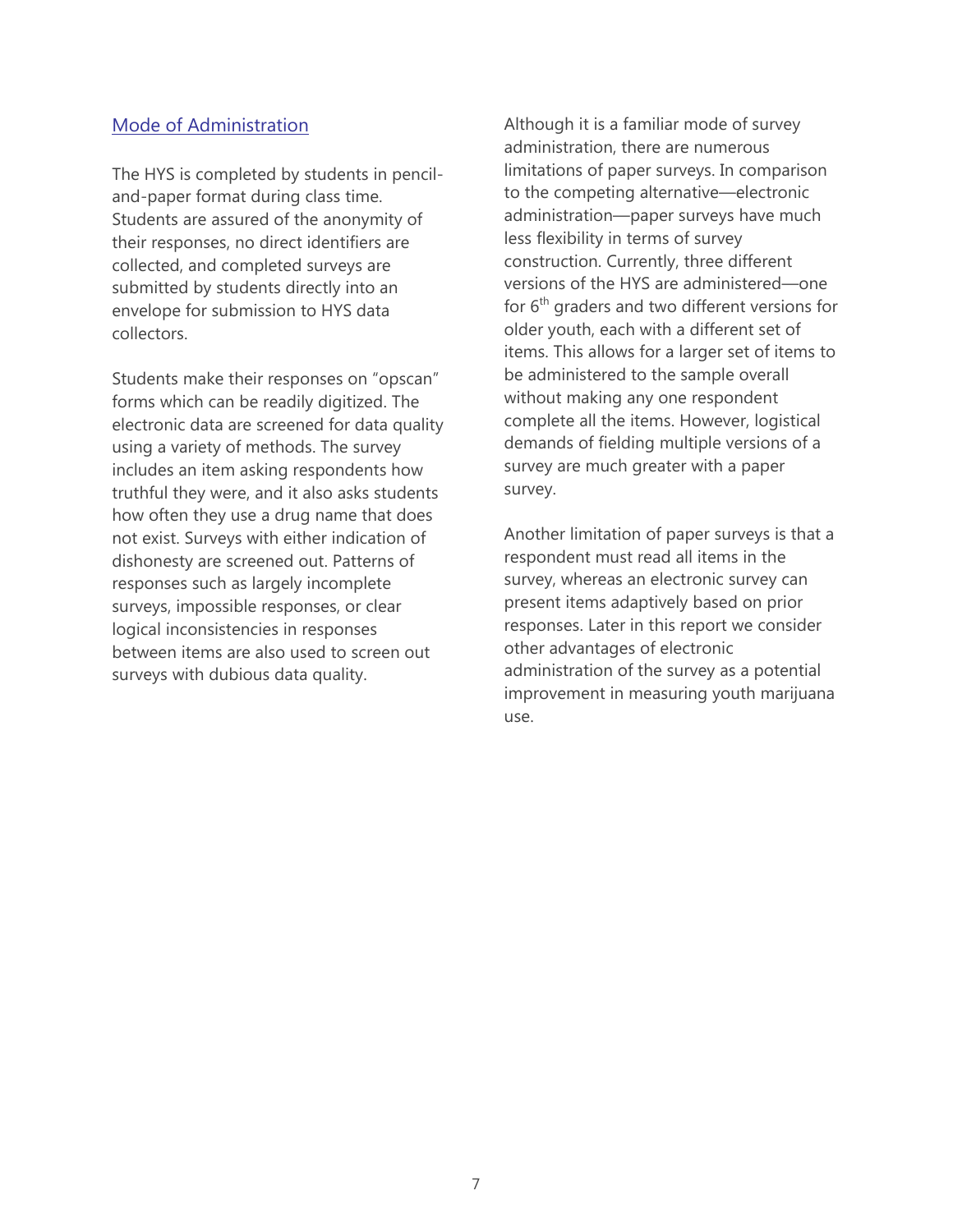### **Sampling**

In the HYS, probability sampling is used to select schools by grade level. Specifically, all public schools with a  $6<sup>th</sup>$  grade are identified, and a random sample of these schools is selected. This process is repeated for schools with an  $8<sup>th</sup>$  grade and schools with both  $10^{\text{th}}$  and  $12^{\text{th}}$  grades. Within sampled schools, all students in target grades are invited to participate.

In addition to the schools and students in the HYS random sample, all other nonsampled schools with grades in the target range are invited to participate in the socalled "census" portion of HYS data collection.

The use of random sampling is a strength of HYS methods because it ensures that selection of students is not biased. Each school has an equal probability of being selected, as do all students in selected schools (in the target grade level), thus any differences between selected schools and the population of all eligible schools are determined by chance. Random selection increases the likelihood that the HYS sample will mirror the characteristics of the overall population of schools. However, random samples may still not precisely match the characteristics of the target population because schools that are selected may choose not to participate, and students within any participating school may opt out.

The census portion of HYS data collection may be less likely to accurately represent the overall population because school selection is determined entirely on a volunteer basis, and characteristics of schools that volunteer may be systematically different from all schools in the population. On the other hand, the census is substantially larger than the sample, so it offers greater representation of small subgroups, such as specific schools or demographic groups.

A bias analysis is conducted each year of the survey to assess the extent to which the HYS sample and the census represent the overall population of public schools in Washington. $^{13}$  In the most recent bias analysis, both the sample and the census appeared very similar to the overall population in most regards.<sup>14</sup>

The major strength of HYS sampling is its extensive access to public schools in Washington. However, students in private schools, online schools, schools in correctional facilities, and home-schooled students, as well as youth who do not attend school of any kind, are generally not included in the HYS sample, which limits the perspective offered by the HYS.

<sup>&</sup>lt;sup>13</sup> [HYS Analytic Reports](http://www.askhys.net/Reports/Additional) provide more detail on methods and results of the HYS, and [HYS Bias Analysis reports](http://www.askhys.net/Reports/Additional) offer more detail on sample characteristics with respect to the target population.

<sup>14</sup> Looking Glass Analytics. (2018). *[Washington State Healthy](http://www.askhys.net/Docs/HYS%202016%20Bias%20Analysis%205-24-18.pdf)  [Youth Survey: 2016 Bias Analysis.](http://www.askhys.net/Docs/HYS%202016%20Bias%20Analysis%205-24-18.pdf)* Olympia: WA.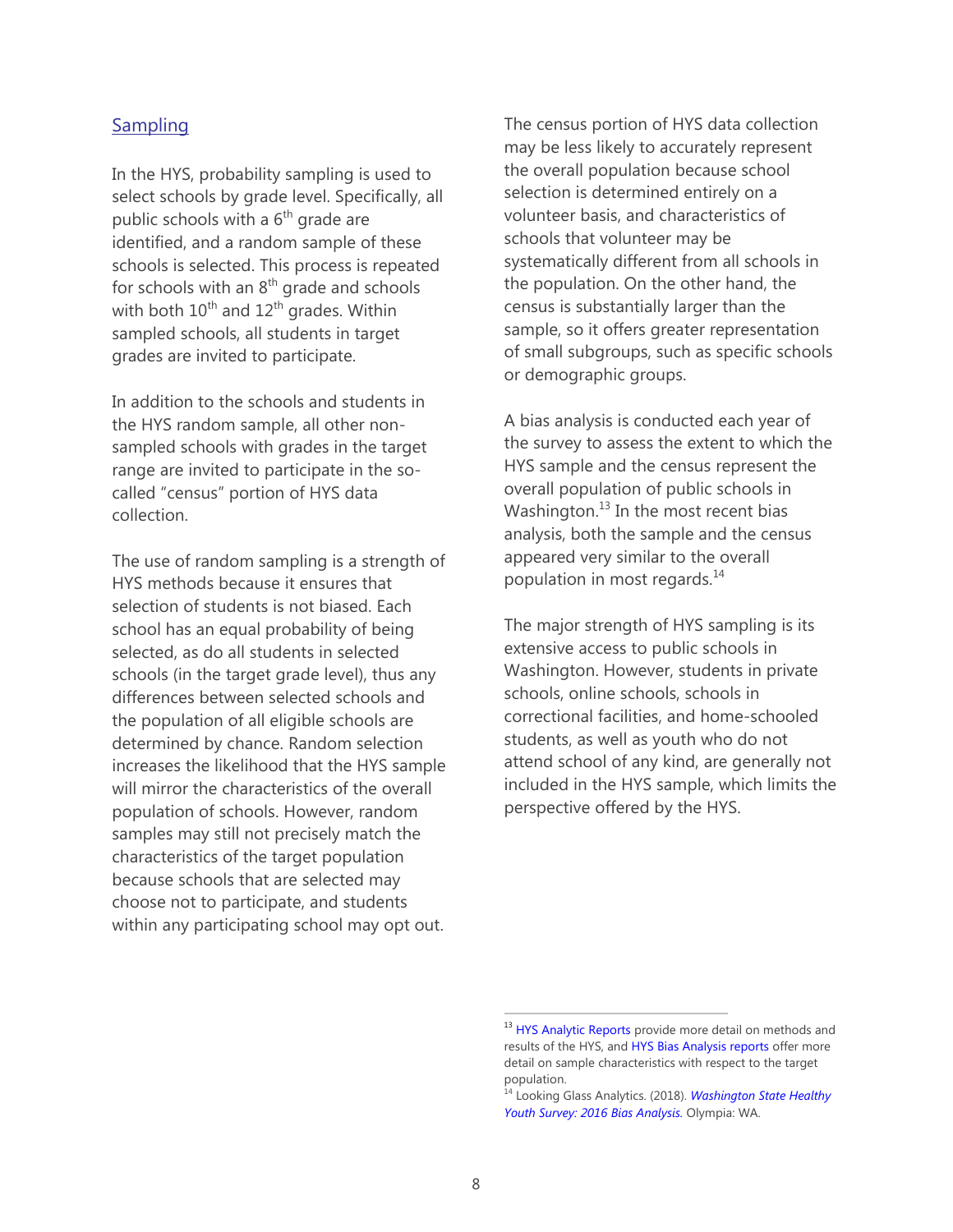# III. Potential Improvements

Having described the current methods of the HYS, next we contemplate potential improvements along the same three aspects of survey data collection methods: survey construction, mode of administration, and sampling.

### **Survey Construction**

Although there have been numerous valuable changes to HYS marijuana item content in recent years, the pace of change in marijuana products, methods of consumption, terminology, and scientific understanding of the drug's effects all contribute to the necessity of continuously considering updates to the measurement approach. In this section, we explore potential improvements to survey items from two perspectives. First, we briefly review current evidence on the relationships between marijuana use and harmful consequences, with the aim of identifying aspects of use that are most strongly associated with negative outcomes. Then, we examine several recently developed measures of cannabis use that illustrate the many facets of marijuana use that can be measured, beyond what is currently measured by the HYS.

Core HYS measurement of youth marijuana use consists of items assessing whether youth have ever used, the age of first use, and frequency of use in the past 30-days. More recently, items were added assessing methods of consuming marijuana and how long youth are high on a typical use occasion.

In Exhibit 2 we situate the aspects of marijuana use that the HYS measures within the broader context of aspects of marijuana use that can be measured. This framework is not necessarily exhaustive, and the terms we use to refer to each aspect of marijuana use are not firmly established outside of this report. The purpose of this framework is to familiarize the reader with various conceptual aspects of cannabis use, and to establish terminology to refer to conceptual aspects that will be used in discussing potential improvements to marijuana item content.

# Aspects of Marijuana Use Associated with Harmful Consequences.

Among the many aspects of cannabis use that can be measured, we first sought to identify potential improvements to the HYS by focusing on aspects of use that are most likely to lead to harmful consequences. This strategy was based on the reasoning that prevention activities may produce the greatest long term returns if they are focused on the most harmful aspects of marijuana use.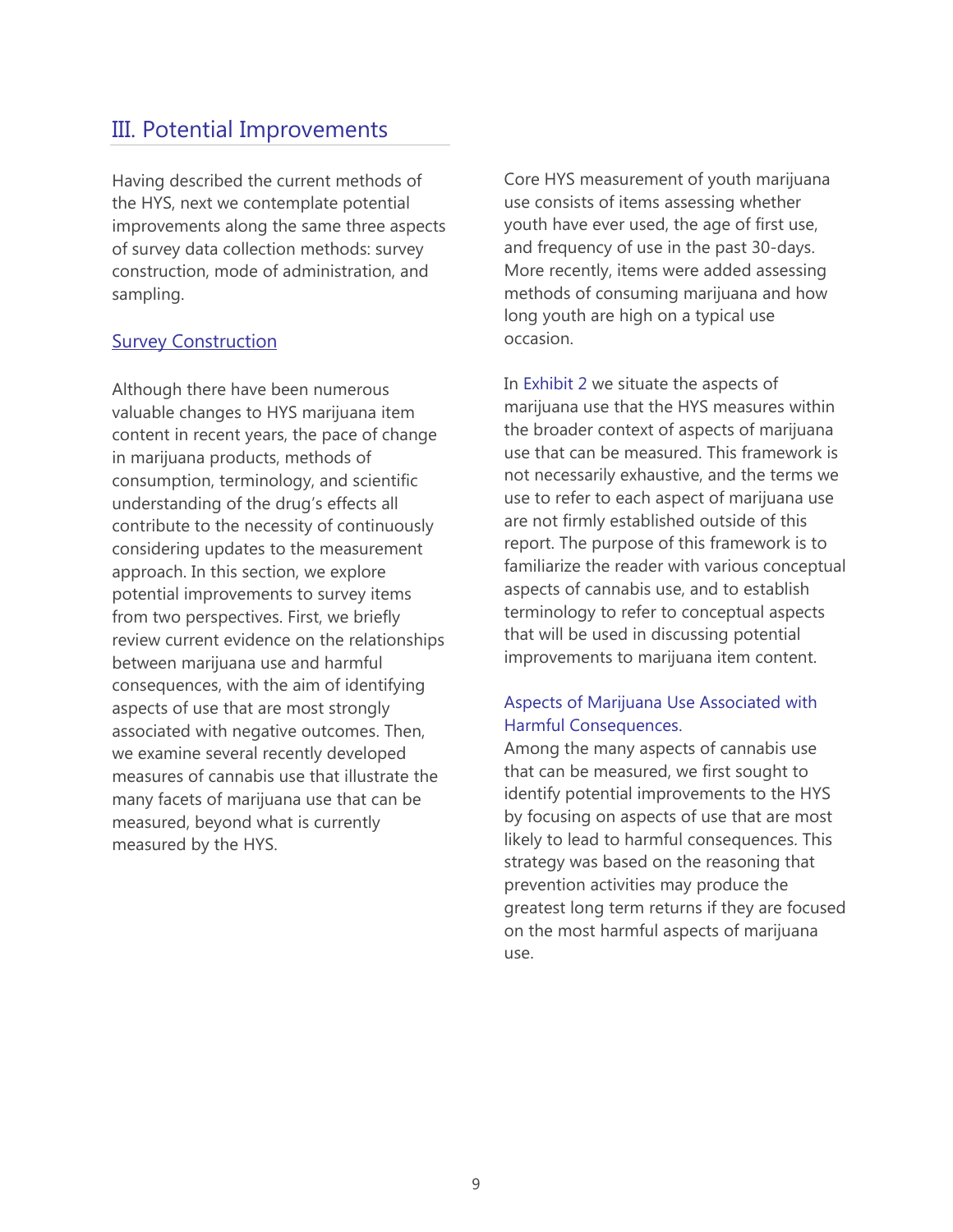# **Exhibit 2**  Conceptual Aspects of Marijuana Use

| <b>Concept</b>             | <b>Description</b>                                                                                                                                                                                                                                                                                                          | <b>Addressed by HYS</b> |
|----------------------------|-----------------------------------------------------------------------------------------------------------------------------------------------------------------------------------------------------------------------------------------------------------------------------------------------------------------------------|-------------------------|
|                            | Yes/no assessment of whether someone has ever used marijuana.                                                                                                                                                                                                                                                               |                         |
| Lifetime use               | Other yes/no indicators of types of use ever in someone's lifetime are also possible, such as<br>lifetime regular use or lifetime use of specific product types.                                                                                                                                                            | X                       |
| Age of<br>initiation       | Age of first use.                                                                                                                                                                                                                                                                                                           | $\checkmark$            |
|                            | Age of initiation of other aspects of use are also possible, such as initiation of regular use or<br>use of certain product types.                                                                                                                                                                                          | X                       |
|                            | Number of days used in the past 30 days.                                                                                                                                                                                                                                                                                    | $\checkmark$            |
| Frequency of<br>use        | Frequency of use can be measured over different time periods (e.g., number of times per day,<br>in the past week, or in the past year).                                                                                                                                                                                     | X                       |
| Most recent<br>use         | Can be used to determine how long someone has been abstinent or to measure acute (i.e.,<br>recent) use.                                                                                                                                                                                                                     | X                       |
| Number of<br>use occasions | The total number of times someone has used marijuana in their life.                                                                                                                                                                                                                                                         | X                       |
| Duration of<br>use         | The total amount of time someone has been a marijuana user.                                                                                                                                                                                                                                                                 | X                       |
| Patterns of<br>use         | More detailed accounting of variation in use and intensity of use over the lifetime is also<br>possible. For example, identifying the overall duration of time someone has been a frequent<br>user, or differentiating a recently initiated occasional user from a former heavy user who is<br>now abstinent.               | X                       |
| Other                      | Time of day someone typically first uses marijuana.                                                                                                                                                                                                                                                                         | X                       |
| Product type               | Marijuana is produced in a variety of forms, and these forms are evolving as legal markets<br>develop. Examples of product type are flower (i.e., bud), edibles, and concentrates.                                                                                                                                          | X                       |
| Method of<br>consumption   | Marijuana can be consumed by various methods, including smoking, vaping, ingestion, and<br>topically. Many product types can be consumed by more than one method.                                                                                                                                                           | Partially               |
| Potency                    | Typically a measure of THC concentration but may also measure CBD content. Can be<br>measured numerically (e.g., 20% THC concentration) or by more approximate approaches (e.g.,<br>high THC, low CBD).*                                                                                                                    | X                       |
| Amount of<br>marijuana     | Typically approached by the amount of a specific type of product one uses on a typical use<br>occasion. Measurement approaches range from numerical estimates of quantity using images<br>of known amounts, to more approximate approaches such as the HYS strategy of asking how<br>long participants typically stay high. | Partially               |

Note:

\* THC is delta-9-tetrahydrocannabinol, the main psychoactive compound in marijuana. CBD is cannabidiol, the other principal compound in marijuana, which is generally considered to be non-psychoactive.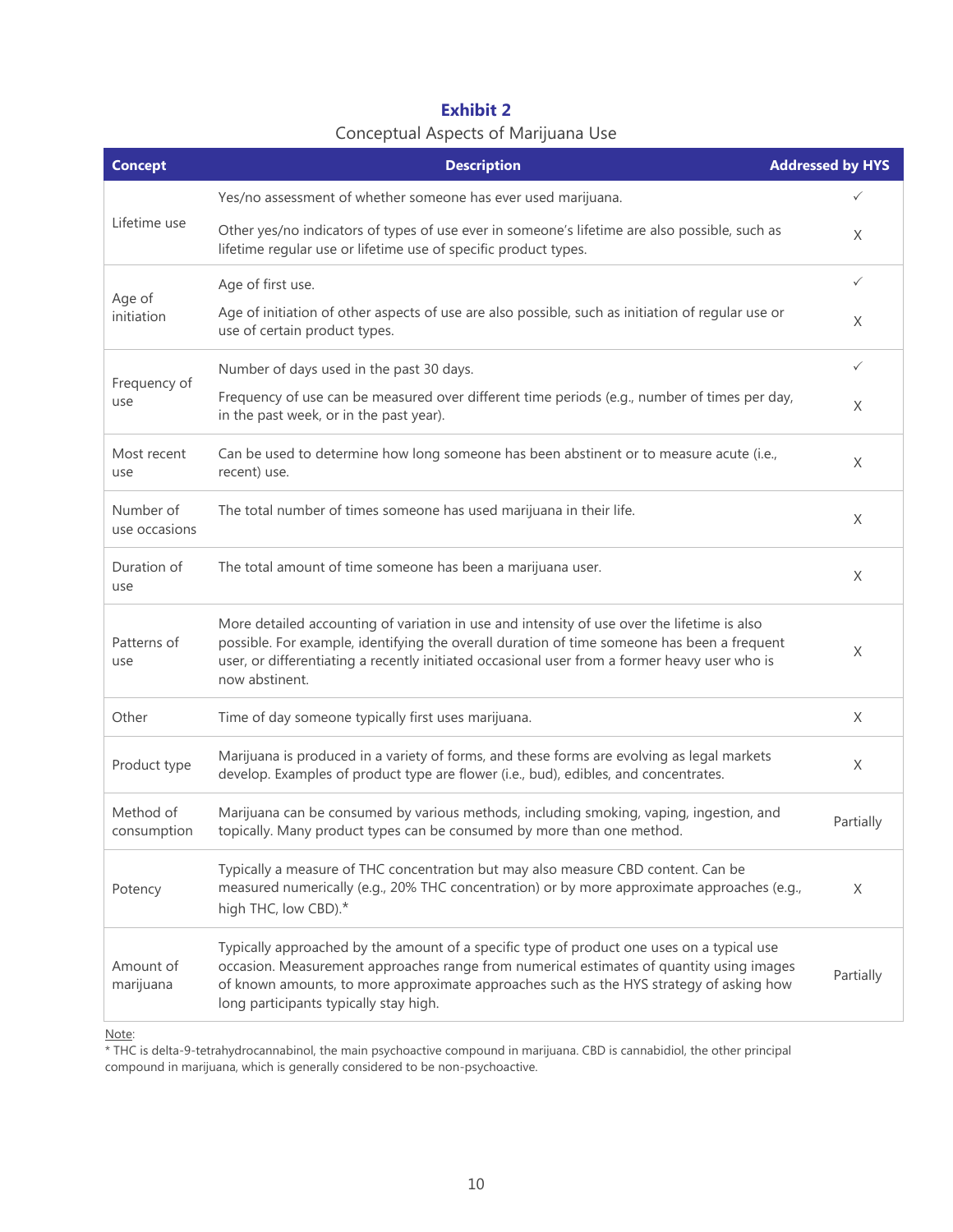To explore aspects of cannabis use associated with harmful consequences, we consulted a recent comprehensive review of scientific literature conducted by the National Academy of Sciences (NAS).<sup>15</sup> The NAS review considered the most credible and recent peer-reviewed evidence on both benefits and harms of cannabis in a range of different outcome areas, including infant birthweight, cancer, mental health, injury, and mortality, to name a few. More than 288 systematic reviews and 6,500 primary research studies were reviewed and assessed for relevance and methodological quality using established criteria. A committee of experts categorized the strength of evidence for each outcome on a scale ranging from no or insufficient evidence, to limited, moderate, substantial, and conclusive levels of evidence.<sup>16</sup>

Because there are a large number of different outcomes in the NAS review, we focused on outcomes that are relevant to youth prevention and that had moderate or substantial levels of evidence. These outcome areas were driving safety; learning, memory, and attention; schizophrenia and psychosis; depression; suicidality; social anxiety disorder; and substance use disorder.<sup>17</sup> We also included two outcome areas that were rated at the limited level of evidence—academic achievement and social functioning—because of their strong relevance to youth prevention. $18$ 

<sup>15</sup> National Academies of Sciences, Engineering, and Medicine (NAS). (2017*)[. The health effects of cannabis and](https://www.nap.edu/read/24625/chapter/1)  [cannabinoids: The current state of evidence and](https://www.nap.edu/read/24625/chapter/1)  [recommendations for research.](https://www.nap.edu/read/24625/chapter/1)* Washington, DC: The National Academies Press.

 $\overline{a}$ 

Within each outcome area we were primarily interested in conceptual aspects of marijuana use that were associated with the outcome and how those aspects were measured. In many cases, the NAS review discussed differences in how cannabis use was measured and how relationships to outcomes varied accordingly. Of particular interest were dose-response relationships, in which the relationship between marijuana use and outcomes was stronger for more intensive versions of use. The NAS review noted doseresponse relationships for psychosis, depression, suicidality, and progression to substance use disorder. The review also found that the relationship between marijuana use and social anxiety disorder was specific to daily/near-daily users.

Across outcome areas, cannabis use was measured in many different ways. To simplify matters, we grouped the different ways cannabis use was measured by the more general conceptual aspect of use they measured. In Exhibit 3 we summarize the various ways cannabis use was measured in these studies, and we indicate the NAS findings on the strength of the evidence associating cannabis use with each outcome. $^{19}$ 

 $16$  NAS (2017), Appendix B.

<sup>&</sup>lt;sup>17</sup> Due to our focus on prevention, we omitted outcomes concerning progression of disorders (e.g., worsening of depression symptoms).

 $18$  The NAS review is not strictly limited to studies demonstrating causal effects—it preferred well-executed

randomized controlled trials and quasi-experimental designs, but it also included studies with relatively weaker designs when those were the best available. The outcomes described in this report range from limited to substantial levels of evidence, and we take a conservative approach interpreting all relationships between marijuana and outcomes as correlational. Also, the review was not limited to youth populations—it included longitudinal studies following participants from youth to adulthood, along with studies of adult populations.

<sup>&</sup>lt;sup>19</sup> In the [Appendix, w](#page-27-0)e provide a more detailed description of the NAS review's findings on associations between cannabis use and outcomes.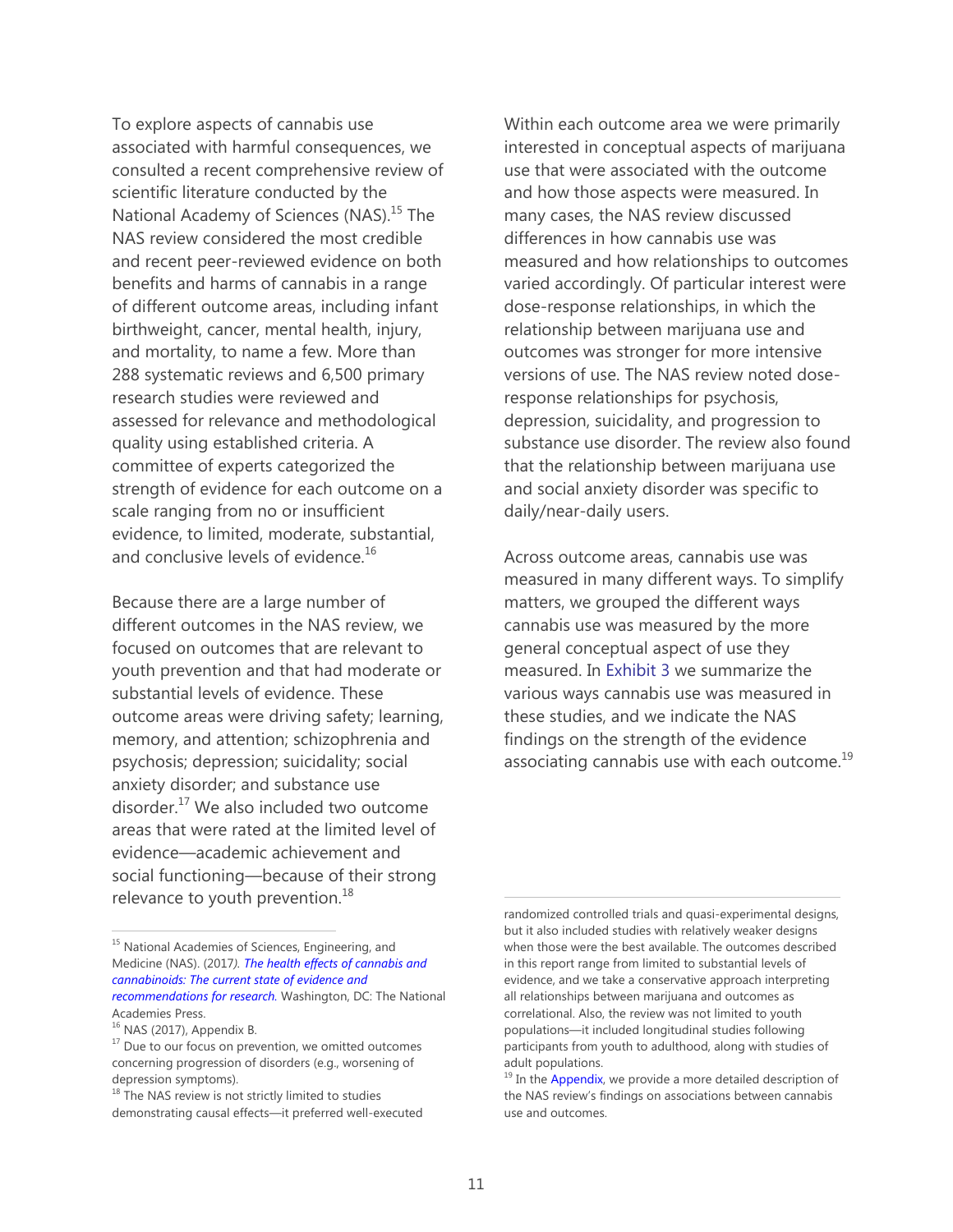### **Exhibit 3**

Selected Outcomes Associated with Marijuana Use from NAS Review and Aspects of Cannabis Use Associated with Outcomes WSIPP Exploration of Cannabis Measures in NAS Review NAS Outcome Areas & Evidence Ratings (L=Limited, M=Moderate, S=Substantial)



#### Note:

Strength of evidence ratings are based on the quality and amount of evidence supporting the relationship between cannabis use, in general, and the outcome area, and not for specific measures of cannabis use. Strength of evidence does not indicate the strength of the relationship between cannabis use and the outcome—for example, there could be substantial evidence that cannabis use is associated with a relatively small change in a given outcome.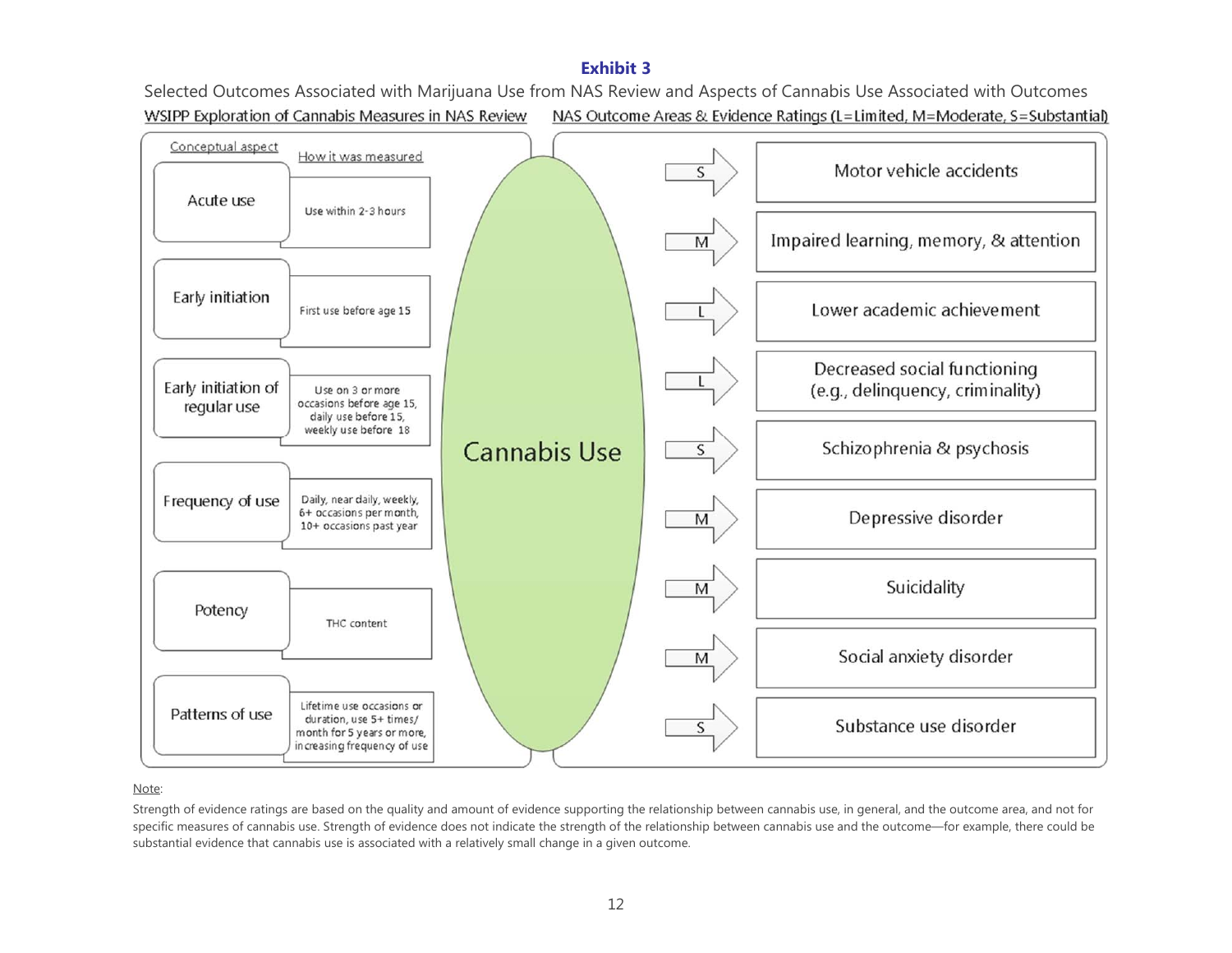*Implications for the HYS.* Among the many and various aspects of marijuana use that have been associated with harmful consequences, the evidence does not yet support the identification of specific aspects that clearly stand out as most harmful. In various places throughout the NAS review, inconsistency in measurement of cannabis use is blamed for difficulty in drawing conclusions. Because use has been measured so inconsistently across studies, it would be premature to rely on existing evidence to identify the most harmful aspects of use at this time.

However, the numerous dose-response relationships strongly suggest that there may be important differences between types of cannabis use, just as there are differences between cannabis users and non-users. Given that THC (delta-9 tetrahydrocannabinol) is the main psychoactive compound in marijuana, measurement focused on the amounts of THC people consume is most likely to link to progression to disorder and addiction and other harmful consequences that follow from THC intoxication. $^{20}$  It remains unclear whether different harmful consequences result from large cumulative amounts of THC consumed less intensely over longer periods, versus more intensive versions of consumption of large amounts of THC in short periods of time.

 $20$  An exclusive focus on THC may be an oversimplification in light of developing research suggesting that cannabidiol (CBD) may counteract the adverse effects of THC. See Niesink, R.J.M., & van Laar, M.W. (2013). Does cannabidiol protect against adverse psychological effects of THC? *Frontiers in Psychiatry, 4* and Mammen, G., Rueda, S., Roerecke, M., Bonato, S., Lev-Ran, S., & Rehm, J. (2018). Association of cannabis with long-term clinical symptoms in anxiety and mood disorders: A systematic review of prospective studies. *Journal of Clinical Psychiatry, 79*(4).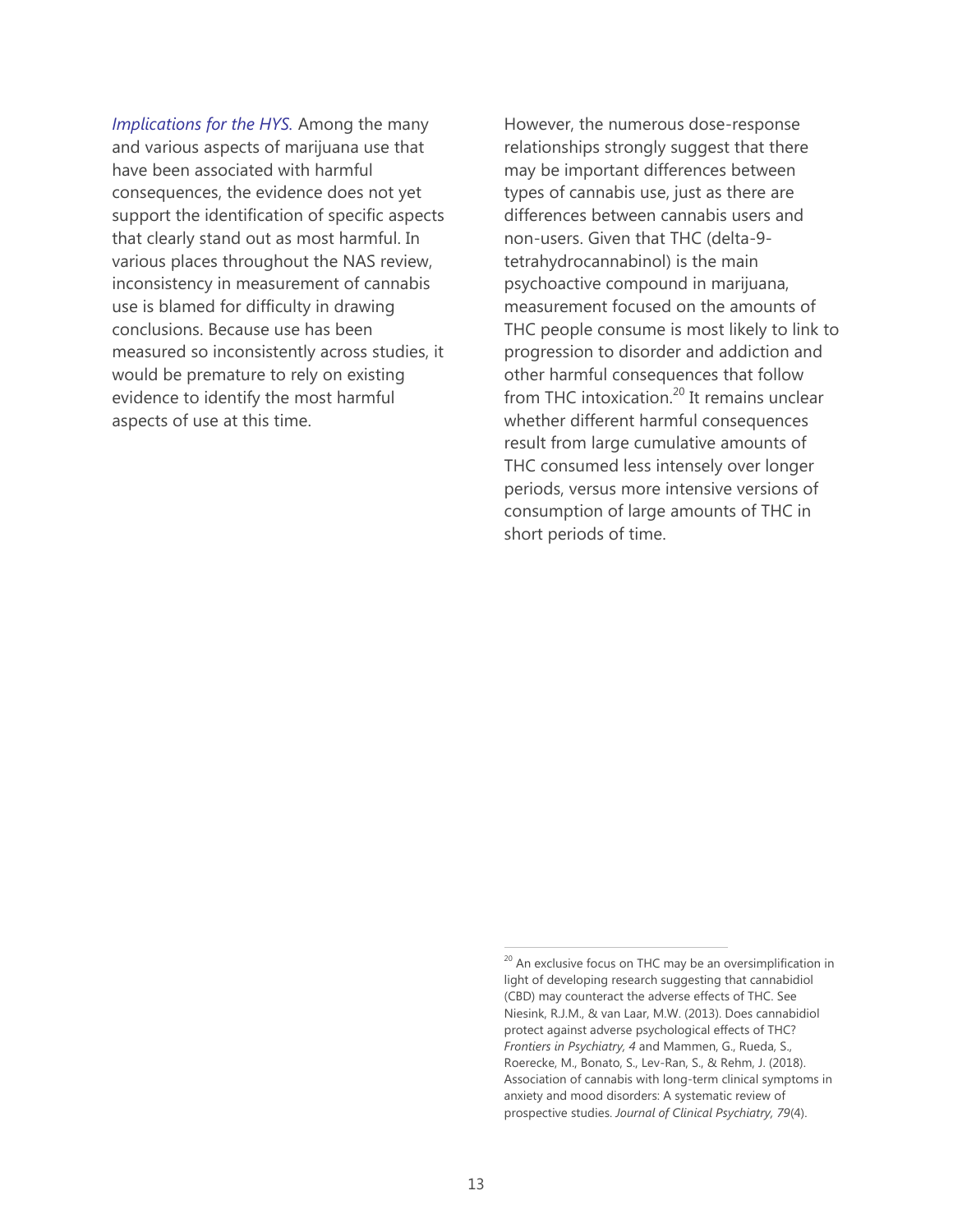Taking the familiar case of alcohol as a model, ethanol is the compound of singular importance, and its consumption in liquid form is measurable by volume in a known set of product types (i.e., wine, beer, and liquor). Beverage-specific standard units can then be defined and amounts consumed readily measured, leading to research that has identified quantity thresholds for highrisk drinking that inform public health intervention.<sup>21</sup>

The situation is considerably more challenging in the case of marijuana because it is available in many more types of products, each product type has varying degrees of potency and can be consumed in different ways, and marijuana is pharmacologically more complex than alcohol (e.g., how it is metabolized and how cannabinoids such as CBD & THC interact). The difficulty is enhanced by the dynamic state of legal cannabis markets and the products they offer as well as the developing state of research on the effects of cannabis.

We turned to recently developed surveys of cannabis use to see how they approach these complexities. Because there is so much to learn about varieties of cannabis use and how they relate to outcomes, recently developed surveys tend to cast a wide net in measuring aspects of cannabis use.

#### Recent Developments in Survey Measurement of Cannabis Use.

We examined five recently developed surveys to see how they approach the challenge of assessing cannabis use (Exhibit 4). Each survey was developed for a somewhat different purpose, so some differences between them can be expected, but there are many elements that are potentially applicable to the HYS.

<sup>&</sup>lt;sup>21</sup> White, A.M., Tapert, S., & Shukla, S.D. (2018). Binge drinking: Predictors, patterns, and consequences. *Alcohol Research: Current Reviews, 39*(1), 1-2.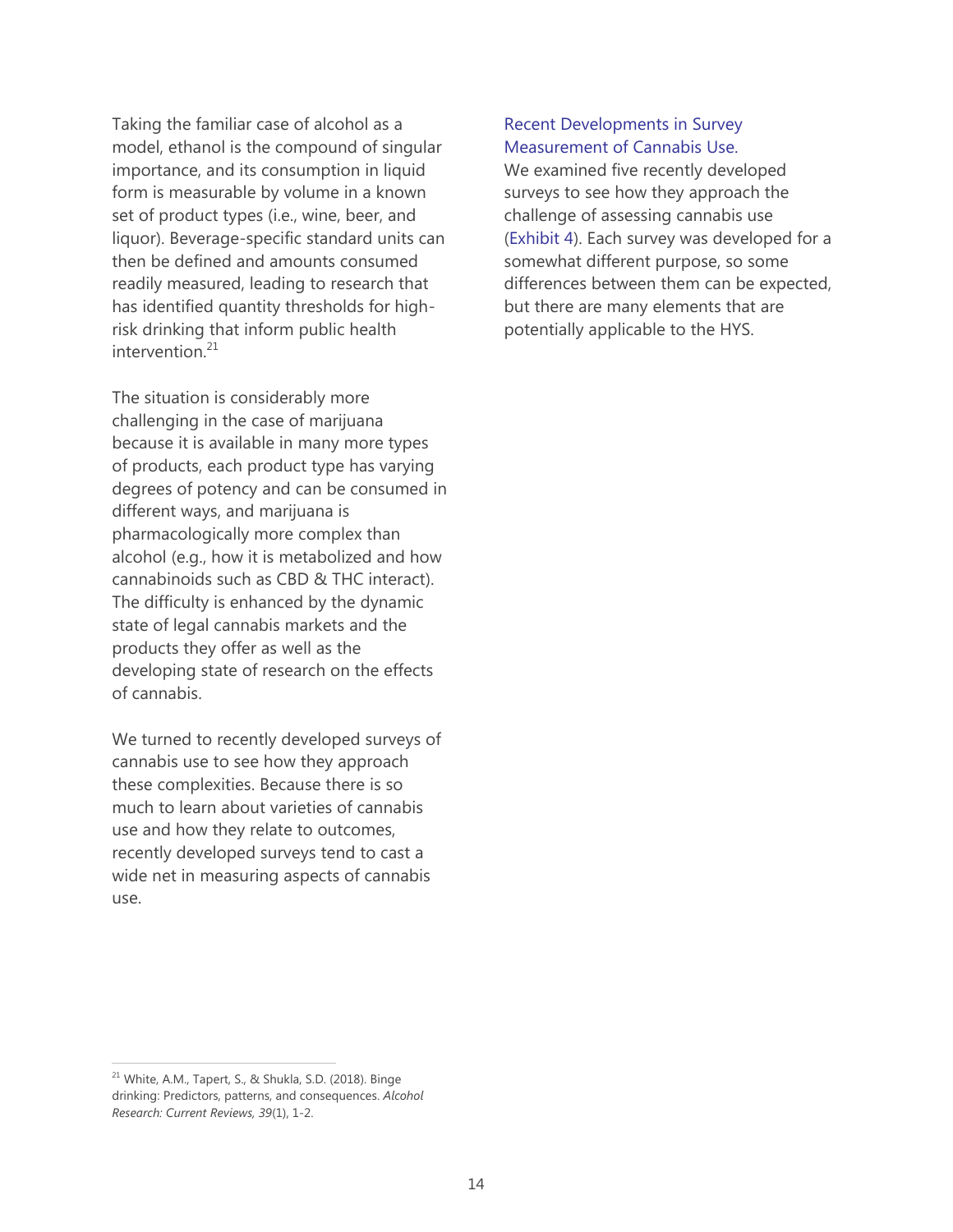# **Exhibit 4**

Recently Developed Surveys of Marijuana Use and Approaches to Specific Measurement Issues

|                                 | <b>YAHS</b>                                                                                                                                                                                                                              | <b>CDNCS</b>                                                                                                                                                                                                                                                                                                                                                                                    | <b>DFAQ-CU</b>                                                                                                                                                            | <b>CCS</b>                                                                                                             | <b>ICPS</b>                                                                                                                                                                                                                                                                                                                                                                                  |
|---------------------------------|------------------------------------------------------------------------------------------------------------------------------------------------------------------------------------------------------------------------------------------|-------------------------------------------------------------------------------------------------------------------------------------------------------------------------------------------------------------------------------------------------------------------------------------------------------------------------------------------------------------------------------------------------|---------------------------------------------------------------------------------------------------------------------------------------------------------------------------|------------------------------------------------------------------------------------------------------------------------|----------------------------------------------------------------------------------------------------------------------------------------------------------------------------------------------------------------------------------------------------------------------------------------------------------------------------------------------------------------------------------------------|
| <b>Title</b>                    | Washington Young<br>Adult Health Survey <sup>a</sup>                                                                                                                                                                                     | Canadian Cannabis<br>Survey <sup>b</sup>                                                                                                                                                                                                                                                                                                                                                        | Daily Sessions, Frequency,<br>Age of Onset, and Quantity<br>of Cannabis Use Inventory <sup>c</sup>                                                                        | Cannabis Consumption<br>Survey <sup>d</sup>                                                                            | <b>International Cannabis Policy</b><br>Survey <sup>e</sup>                                                                                                                                                                                                                                                                                                                                  |
| <b>Description</b>              | Online survey of young<br>adults age 18-25<br>designed to examine<br>effects of legalization in<br><b>WA</b>                                                                                                                             | Nationwide online survey<br>of population 16 and older<br>designed to monitor<br>effects of legalization in<br>Canada                                                                                                                                                                                                                                                                           | Online survey designed for<br>psychometrically sound<br>measurement of dimensions<br>of cannabis use to support<br>basic research on the effects<br>of cannabis in humans | Online survey<br>designed primarily to<br>assess the total<br>amount of cannabis<br>consumed in WA and<br>other states | Online survey of cannabis<br>use designed to examine<br>effects of legalization in<br>Canada, including data<br>collection in the US                                                                                                                                                                                                                                                         |
| <b>Reference to</b><br>the drug | "When we say 'cannabis,'<br>we mean any form of<br>the drug, including<br>marijuana (weed, pot),<br>hashish, or kief, and any<br>method of use, including<br>dried<br>buds/flowers/leaves for<br>smoking or in edibles, or<br>hash oil." | "When we use the term<br>cannabis, this includes<br>marijuana (e.g., weed, pot),<br>hashish, hash oil, or any<br>other products made from<br>the cannabis plant but not<br>synthetic cannabinoids<br>this includes cannabis in its<br>dry form or when mixed or<br>processed into another<br>product such as an edible,<br>a concentrate, including<br>hashish, a liquid, or other<br>product." | "The term cannabis is being<br>used to refer to marijuana,<br>cannabis concentrates, and<br>cannabis-infused edibles."                                                    | "We will use the word<br>'cannabis' to refer to<br>marijuana, hashish,<br>hash oil, edibles, vapes,<br>dabs, etc."     | "We will use the term<br>'marijuana' (also known as<br>cannabis, pot, weed, hash,<br>kush, or CBD) to refer to all<br>of the different forms of the<br>plant and its preparations,<br>including: dried herb,<br>edibles, oils, hash or kief,<br>concentrates (wax, shatter,<br>budder, etc.), marijuana<br>drinks (tea, cola), etc.,<br>tinctures, lotions, or other<br>marijuana products." |
| Synthetic<br>marijuana          | Not addressed in<br>definition of marijuana,<br>but separate items<br>assessing use of<br>synthetic marijuana                                                                                                                            | Excluded from definition of<br>marijuana                                                                                                                                                                                                                                                                                                                                                        | Not addressed at all                                                                                                                                                      | Not addressed at all                                                                                                   | Not addressed in definition<br>of marijuana, but separate<br>items assessing use of<br>synthetic marijuana                                                                                                                                                                                                                                                                                   |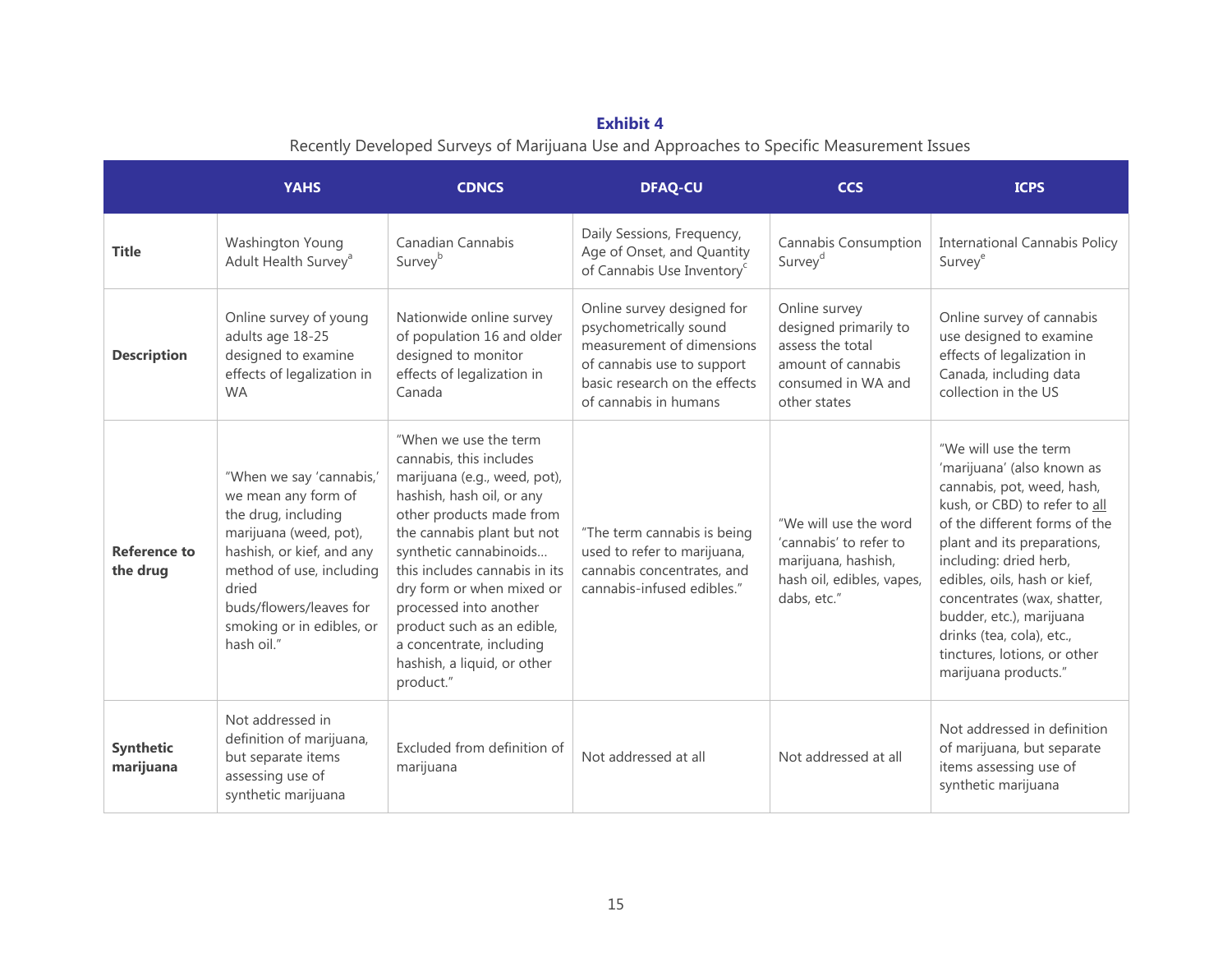|                                                    | <b>YAHS</b>                                                                                                     | <b>CDNCS</b>                                                                                                          | <b>DFAQ-CU</b>                                                                                                                                                                                      | <b>CCS</b>                                                                      | <b>ICPS</b>                                                                                                                        |
|----------------------------------------------------|-----------------------------------------------------------------------------------------------------------------|-----------------------------------------------------------------------------------------------------------------------|-----------------------------------------------------------------------------------------------------------------------------------------------------------------------------------------------------|---------------------------------------------------------------------------------|------------------------------------------------------------------------------------------------------------------------------------|
| <b>Medical</b><br>marijuana                        | Not addressed in<br>definition of marijuana;<br>some items assess<br>medical and non-<br>medical use separately | Specified in definition of<br>marijuana, and medical<br>and non-medical cannabis<br>assessed completely<br>separately | Not addressed in definition<br>of marijuana; item<br>identifying respondents with<br>a medical authorization; item<br>assessing percentage of total<br>cannabis use that is for<br>medical purposes | Medical and non-<br>medical use not<br>distinguished                            | Not addressed in definition<br>of marijuana, but there is an<br>item distinguishing<br>respondents with a medical<br>authorization |
| <b>CBD-only</b><br>products                        | Not addressed in<br>definition of marijuana                                                                     | Not addressed in<br>definition of marijuana                                                                           | Not addressed in<br>definition of marijuana                                                                                                                                                         | Not addressed in<br>definition of marijuana                                     | Included in definition of<br>marijuana                                                                                             |
| <b>Product type</b><br>& method of<br>consumption  | Measured in<br>combination using a<br>single item from the HYS                                                  | Measured separately                                                                                                   | Measured separately                                                                                                                                                                                 | Measured separately                                                             | Measured separately                                                                                                                |
| <b>Time period</b><br>for frequency<br>of use days | Past year & month                                                                                               | Past year                                                                                                             | Current frequency (from<br>once a year to daily) and<br>number of days in past<br>month and week                                                                                                    | Past month & week                                                               | Past year, month, & week for<br>cannabis in general, and past<br>year for specific product<br>types                                |
| <b>Amount of</b><br>cannabis per<br>use occasion   | Assessment of quantity<br>with photographs for<br>reference, for marijuana<br>flower only                       | Product-specific<br>assessment of quantity                                                                            | Product-specific<br>assessment of quantity<br>with photographs for<br>reference                                                                                                                     | Product-specific<br>assessment of quantity<br>with photographs for<br>reference | Product-specific<br>assessment of quantity<br>with photographs for<br>reference                                                    |
| <b>Potency</b>                                     | Intensity of high on<br>typical use occasion                                                                    | Product-specific THC &<br>CBD % or milligrams                                                                         | Product-specific THC %                                                                                                                                                                              | THC % of preferred<br>product type                                              | Product-specific THC/CBD<br>ratio in high/low terms and<br>THC & CBD % or milligrams                                               |

Notes:

a Kilmer, J.R., Larimer, M.E., Rhew, I.C., & Dashtestani, K.S. (2018, March). [4 years later: Preliminary repeated cross-sectional and longitudinal findings from the Young Adult Health Survey.](https://www.wsipp.wa.gov/Files/YAHS) Presentation made at the Washington State Epidemiological Outcomes Workgroup meeting, Lacey, WA.

<sup>b</sup> Health Canada. (2018). *[The Canadian Cannabis Survey 2018 Methodological Report](http://epe.lac-bac.gc.ca/100/200/301/pwgsc-tpsgc/por-ef/health/2018/006-18-e/report.pdf)*.

Cuttler C., & Spradin A. (2017)[. Measuring cannabis consumption: Psychometric properties of the Daily Sessions, Frequency, Age of Onset and Quantity of Cannabis Use Inventory.](https://journals.plos.org/plosone/article?id=10.1371/journal.pone.0178194#sec019) *PLoSONE 12*(5).

<sup>&</sup>lt;sup>d</sup> Kilmer, B., Davenport, S., Smart, R., Caulkins, J., & Midgette, G. (forthcoming). *[After the grand opening: Assessing cannabis supply and demand in Washington State.](https://www.wsipp.wa.gov/Files/CCS) Santa Monica:* RAND Corporation.

<sup>e</sup> Hammond, D., Goodman, S., Leos-Toro, C., Wadsworth, E., Reid, J.L., Hall, W., . . . Elliot, R. (2018). *[International Cannabis Policy Survey.](http://davidhammond.ca/wp-content/uploads/2014/12/2018-International-Cannabis-Policy-Study-Survey-W1.pdf)*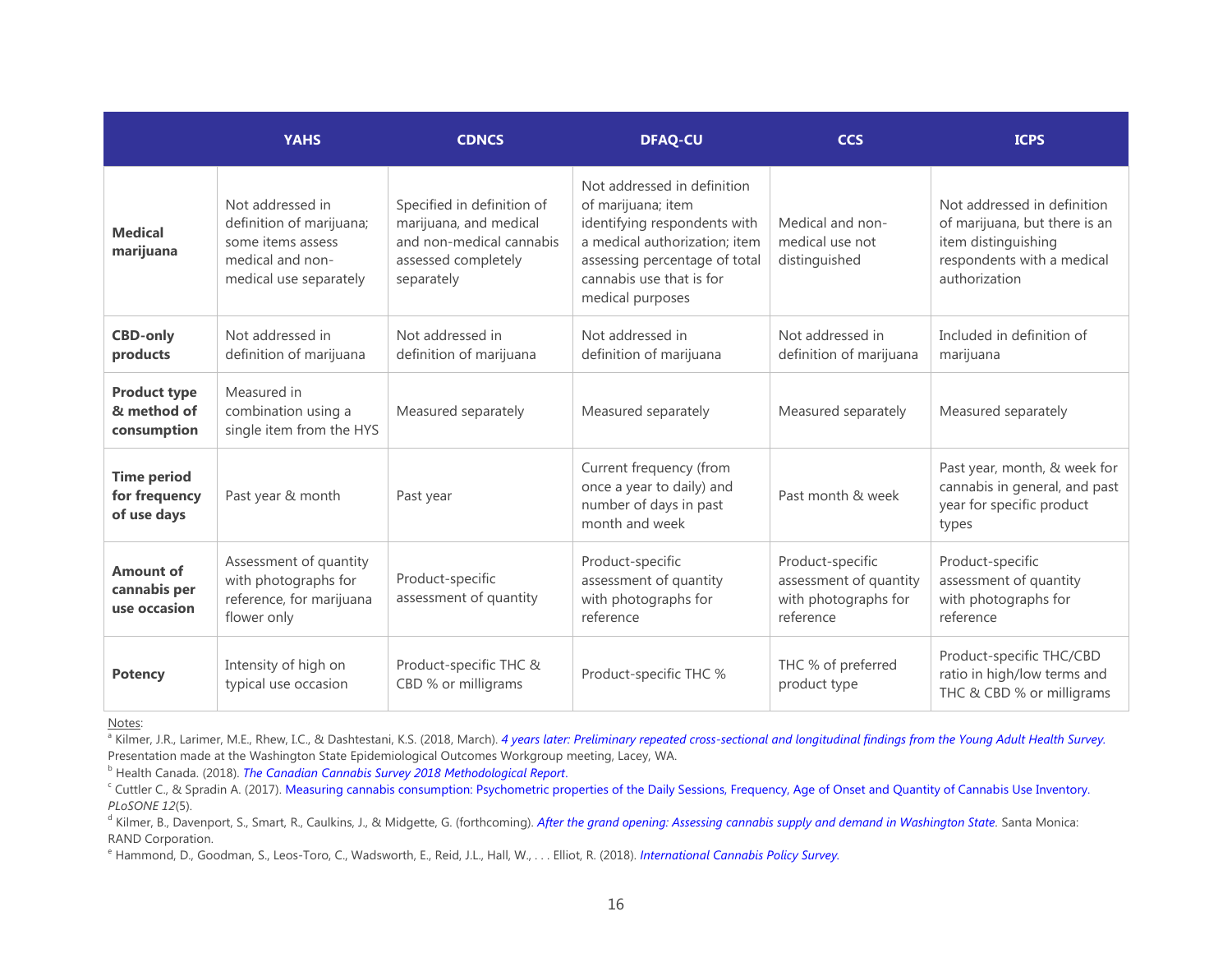Below we summarize common elements of the newer surveys that are potentially applicable improvements to the HYS.

*Reference to the Drug.* Measurement of drug use begins with a reference to the drug in question. Because marijuana goes by many names and comes in many forms, it is especially important to establish specifically what is being referred to, and what is not, in posing questions about its use.

Unlike the more recently developed measures, the HYS does not use introductory instructions to define marijuana. Instead, a number of items simply use the term "marijuana," and items assessing marijuana use refer to "marijuana or hashish (weed, hash, pot)." All of the more recently developed surveys define the drug in question more specifically, using an introductory statement preceding the questions (see Exhibit 4).

The need for specific reference to the drug is particularly apparent for several marijuana variants: synthetic marijuana, medical marijuana, and CBD-only products. As detailed below, without explicit treatment of these varieties in the reference to the drug, a respondent could reasonably question whether their use should be included in answering questions about "marijuana."

Synthetic Marijuana. Synthetic marijuana products (e.g., K2, Spice) contain synthetic chemical compounds that are designed to mimic how THC interacts with the nervous system. Synthetic marijuana products are psychoactive, but because they do not contain THC they are not banned by marijuana prohibitions that define marijuana in terms of THC $,^{22}$  and they are not detectable by conventional marijuana drug testing.<sup>23</sup> Thus, they are marketed as safe and legal alternatives to marijuana. However, a recent review of their pharmacological properties found that the use of synthetic marijuana results in "a constellation of adverse effects that are distinct from, and markedly more toxic than, those produced by marijuana."<sup>24</sup> Therefore, it seems important to differentiate synthetic marijuana and explicitly omit it from the definition of marijuana.

Whether the HYS should include items concerning synthetic marijuana on its own is another matter. Synthetic marijuana can be expected to be less appealing where real marijuana is legal. However, marijuana use remains illegal for youth in Washington, and synthetic cannabinoids are only illegal in terms of manufacture, distribution, and sale, so there remains some legal incentive for youth to choose synthetic cannabinoids over marijuana. $25$  Drug testing that does not account for synthetic marijuana may also provide an incentive.

 $22$  Specific compounds in synthetic marijuana have recently been banned federally and in some states, but the chemical composition of synthetic marijuana can be modified to skirt those prohibitions.

<sup>&</sup>lt;sup>23</sup> The synthetic cannabinoids in synthetic marijuana products can be tested for in workplace drug testing, but marijuana testing, because it is focused on THC, is not a valid test for synthetic marijuana.

<sup>&</sup>lt;sup>24</sup> Ford, B.M., Tai, S., Fantegrossi, W.E., & Prather, P.L. (2017). Synthetic pot: Not your grandmother's marijuana. *Trends in Pharmacological Sciences, 38*(3), 257–276. <sup>25</sup> [RCW 69.50.455.](https://app.leg.wa.gov/RCW/default.aspx?cite=69.50.455)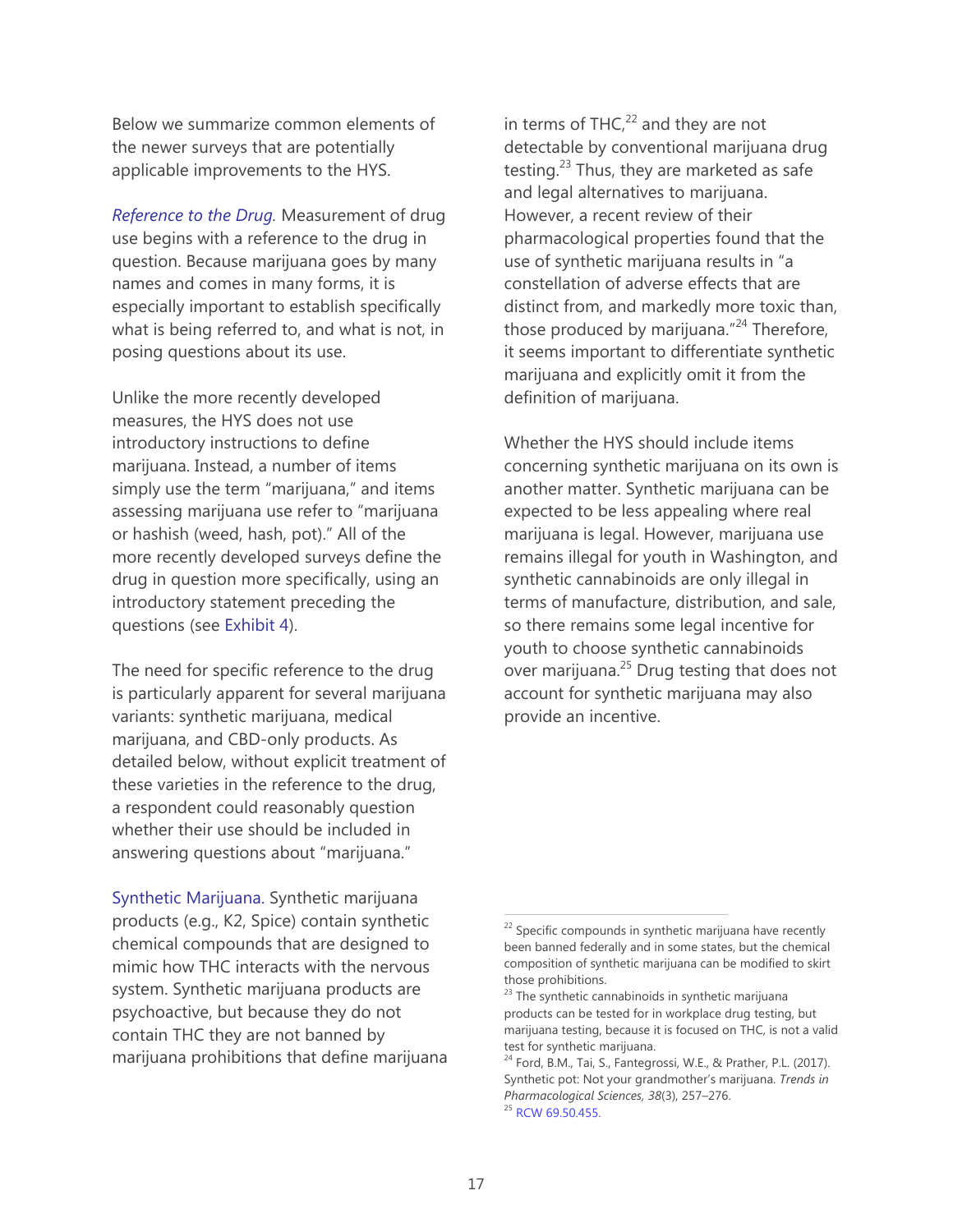Medical Marijuana. Prior research has shown that a substantial portion of medical users also use for recreational purposes.<sup>26</sup> Major population surveys have not typically distinguished medical and recreational marijuana use, either in reference to the drug or by assessing these types of use separately, and it is unclear whether the potential harms of marijuana use apply equally to medical use.

As shown in Exhibit 4, newer surveys are inconsistent in their approach to distinguishing medical marijuana use. The CDNCS makes the most extensive distinction, conducting a completely separate assessment of medical and nonmedical use. Other surveys measure cannabis use generally, but then identify users who have a medical authorization or assess the percentage of overall use that is for medical purposes.

Differentiating instances of use that are for medical or recreational purposes is likely to be a subjective judgment for respondents, therefore difficult to measure well. However, a survey item distinguishing marijuana users who use for medical use only, recreational use only, or both, would provide a simple approach to beginning to explore differences in medical and non-medical use.

CBD-Only Products. Federal passage of the 2018 Farm Bill has stimulated a surge in the popularity of another cannabinoid, cannabidiol (CBD). In general, CBD is a Schedule I controlled substance, but the Farm Bill legalized specific types (i.e., CBD that is derived from hemp and that satisfies other specific

 $\overline{a}$ 

conditions.) $^{27}$  This has led to the regular retail sale of various CBD products that contain no THC.<sup>28</sup> Because these CBD-only products are derived from cannabis, a respondent could reasonably include them in responding to questions about marijuana. However, because they do not contain THC, they are categorically different in terms of risks and consequences.

In summary, explicit definition of marijuana to exclude synthetic marijuana and CBD-only products and to include medical marijuana could improve clarity for respondents and improve the accuracy of the responses they provide. In addition, distinguishing users who use solely for medical purposes, non-medical purposes, or both, is another potential improvement.

#### *Product Type and Method of Consumption.*

Product type and method of consumption are two closely related but distinct concepts. Most product types are only consumed in one way; for example, edible products are ingested and topicals are applied to the skin. However, two of the most common product types, $^{29}$  flower and concentrates, can be consumed in various ways (e.g., smoking, vaping).

<sup>&</sup>lt;sup>26</sup> Pacula, R.L., Powell, D., Heaton, P., & Sevigny, E.L., (2015). Assessing the effects of medical marijuana laws on marijuana use: The devil is in the details. *Journal of Policy Analysis and Management, 34*(1), 7-31.

<sup>27</sup> Hudak, J. (2018). *[The Farm Bill, hemp legalization and the](https://www.brookings.edu/blog/fixgov/2018/12/14/the-farm-bill-hemp-and-cbd-explainer/)  [status of CBD: An explainer.](https://www.brookings.edu/blog/fixgov/2018/12/14/the-farm-bill-hemp-and-cbd-explainer/)*

<sup>&</sup>lt;sup>28</sup> In Washington, marijuana is defined in terms of THC content, and licensed marijuana retailers are limited to sales of marijuana and products for consuming marijuana, so they are not allowed to sell CBD-only products. CBD-only products are available for retail sale outside of the licensed marijuana system. Licensed marijuana retailers do sell products that contain relatively large amounts of CBD and low THC. Like CBD-only products, such high-CBD products may also be substantially different from other marijuana products, but differentiating high-CBD products could be practically difficult, as it requires a respondent to know more precisely how much THC and CBD are in the products they consume, so we focus on CBD-only products for practical reasons.

 $^{29}$  Smart, R., Caulkins, J.P., Kilmer, B., Davenport, S., & Midgette, G. (2017). Variation in cannabis potency and prices in a newly legal market: Evidence from 30 million cannabis sales in Washington State. *Addiction, 112*(12)*.*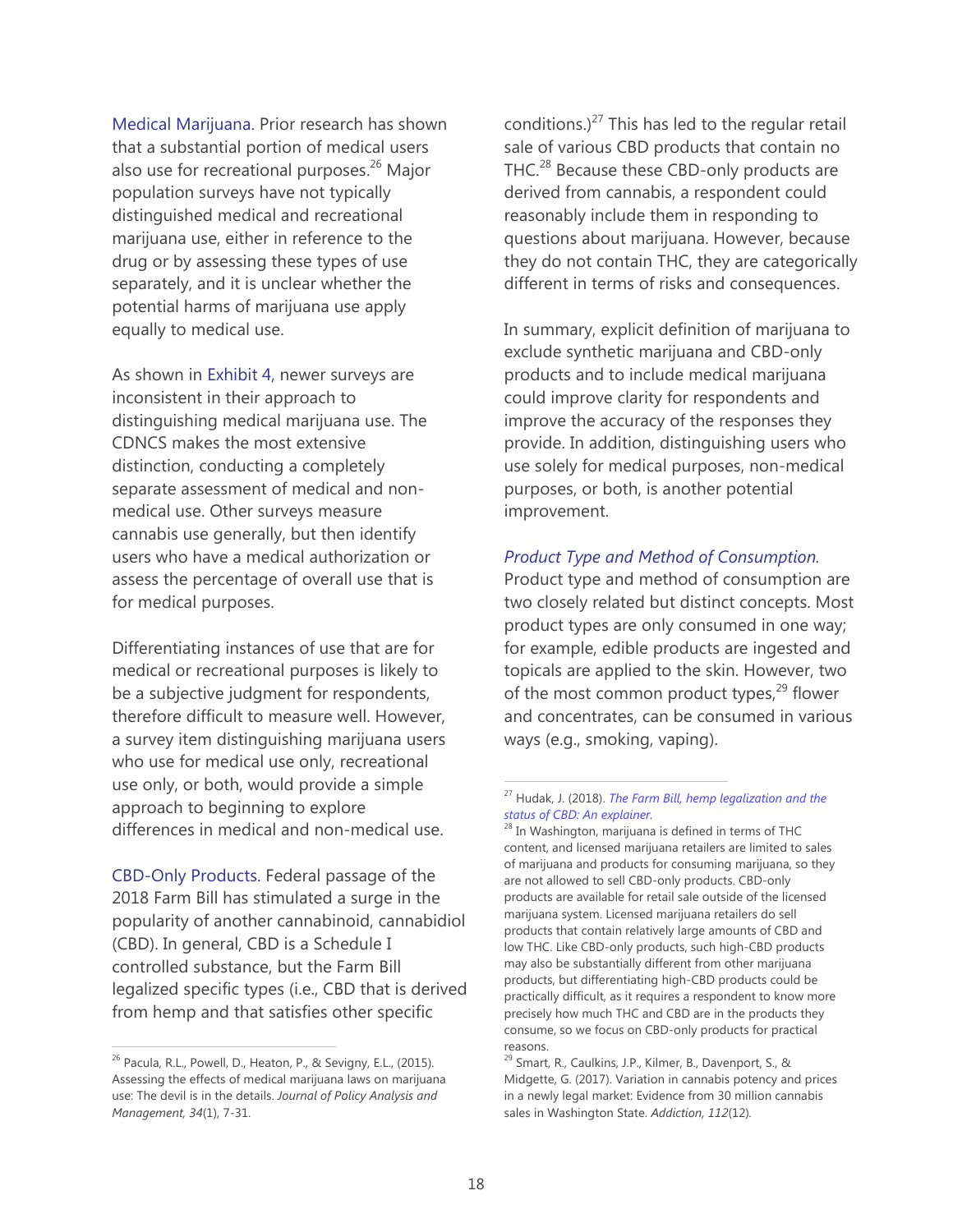Prior to 2014, the HYS asked only if youth had "smoked" marijuana, but the word "smoked" was replaced with "used" in the first movement towards accounting for variety in product type and method of consumption. Later, an item was added to assess how respondents usually consume marijuana, with the choices: "smoked it (in a joint, bong, pipe, blunt); ate it (in brownies, cakes, cookies, candy); drank it (tea, cola, alcohol); vaporized it; dabbed it; and used it some other way."<sup>30</sup>

Although it is primarily concerned with method of consumption, as currently constructed this item also attempts to address product type at the same time. All of the newer surveys assess product type and method of consumption separately (Exhibit 4), with the exception of the YAHS which copies the HYS approach. The use of separate items can be expected to improve clarity to respondents. It would also allow researchers to more completely describe the various types of marijuana that youth consume, methods of consumption, and product-by-method combinations, supporting investigation of how these change as the legal market develops and how they are associated with harms.

Specifying the response options for these two items could be challenging. Across the surveys we reviewed, there were differences in response options for both product type and method of consumption. Actual product types and methods of consumption appear to be evolving as legal markets develop, and terminology tends to be colloquial. Therefore it is particularly important that items assessing product type

 $\overline{a}$ 

and method of consumption be pilot tested with youth, and the input of industry participants may also be useful to finalize the construction of these items.

*Frequency of Use.* The HYS assesses frequency of use in the past 30 days, but most of the recently developed surveys assess frequency of use over the course of a year. As opposed to a 30-day reference period, a 12-month window can account for inconsistency in use over time, identifying use among users who have not used in the past month or who have used more intensively in other months, bridging the gap between 30-day use and lifetime use currently provided by the HYS. The 12-month window can also better reflect chronic use than the 30-day window. However, the 30-day window is compatible with national surveys, so the consideration here may be an additional item to preserve comparability to national surveys and other states.

*Lifetime Patterns of Use.* A person's intensity of marijuana use may vary considerably over time. After initiating cannabis use they may or may not continue to use, they may use heavily for an extended period of time then quit, they may use heavily in intermittent episodes—the possibilities are endless. Between assessment of lifetime use, age of initiation, and 30-day frequency, the HYS lacks information on patterns of use. Most of the newer surveys include more detailed accounts of the variability in use over time for a given individual.

<sup>&</sup>lt;sup>30</sup> This item appears in Form A of the HYS; Form B of the HYS includes an item concerning use of e-cigs/vape device for THC consumption.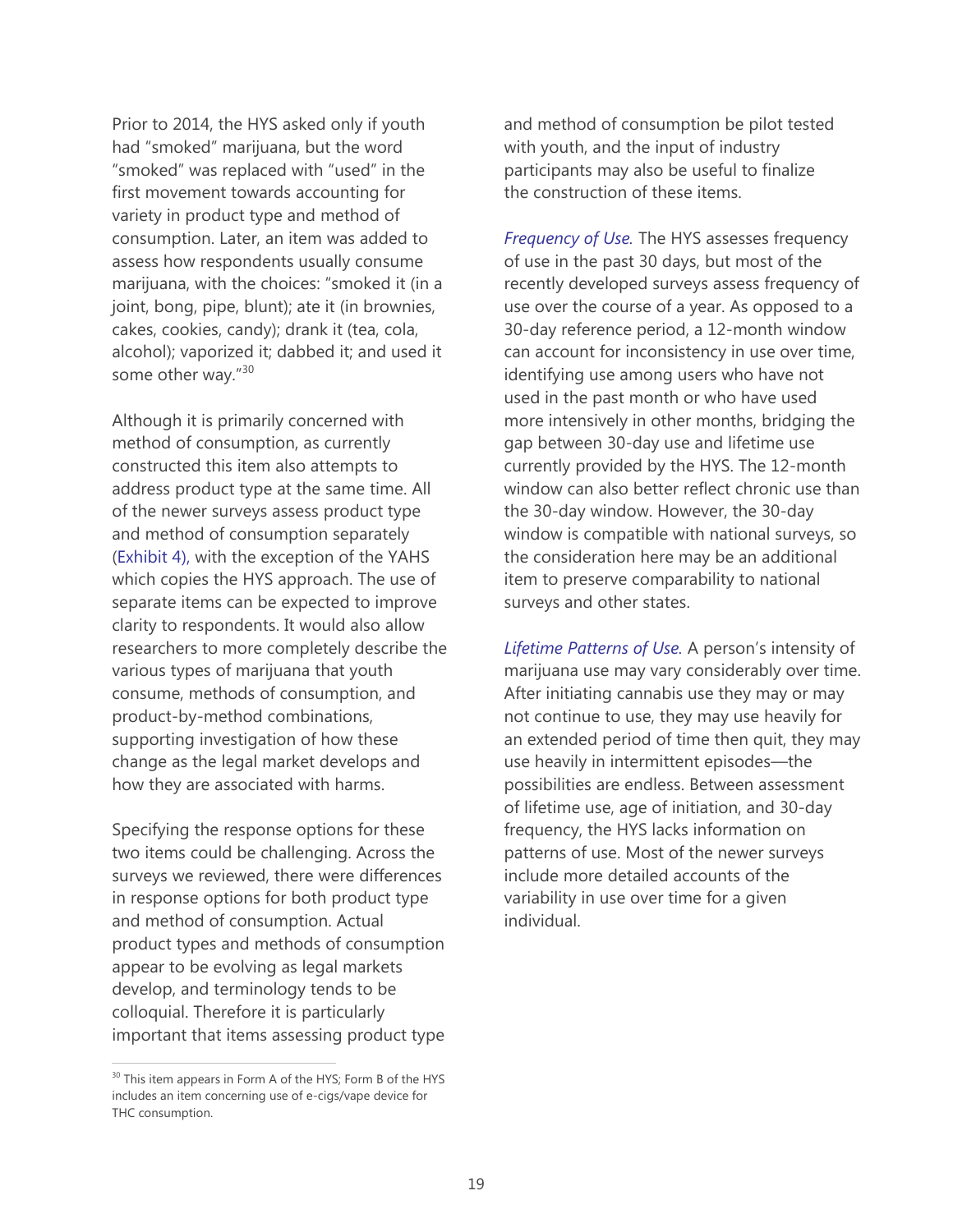The YAHS uses a single item assessing change in frequency of use over the past year (see Exhibit 4). As an example of a more extensive approach, the DFAQ-CU assesses current frequency of use, how long the respondent has used at that frequency, and their frequency prior to that current level. It also assesses age of initiation of regular use, frequency of use before age 16, and most recent use.

Extensive measures of lifetime patterns of use are probably not feasible given the space limitations of the HYS. An economical approach could be to assess age of initiation of regular use, past-year frequency of use, and most recent use. Because younger people tend to have shorter use careers, this approach could provide an efficient approach to describing lifetime patterns of use among youth.

*Amount of Use per Use Occasion.* Most of the recently developed surveys assess amount of use per use occasion, using pictures of quantities of marijuana and a productspecific approach (e.g., amounts of flower, concentrates, edibles). Most of the newer surveys also ask respondents to estimate the potency of their cannabis by product type. Combined with product type, method of consumption, frequency of use, and lifetime duration of use, identifying the amount of use per use occasion and potency would provide a complete assessment of the amount of THC users have consumed. However, product-specific assessment of quantity and potency is not feasible within the format of the HYS.

The current approach to approximate THC dosages per use occasion in the HYS is a question that asks respondents how many hours they are typically high on a use occasion. The YAHS asks a similar question with responses on a scale from not at all high to very high. This approach could provide a reasonable approximation of intensity of THC consumption per use occasion. However, it is notable that frequency of use is strongly correlated with the amount of cannabis consumed per use occasion—for example, users who consume on more days tend to consume more cannabis per day. $31$  This suggests that frequency of use is a good proxy for the amount of THC consumed per use occasion, particularly in combination with clear measurement of product type and method of consumption. For the purpose of monitoring youth marijuana use and planning and evaluating prevention services, it may not be necessary to take on the complexities of directly measuring amounts of THC consumed.

# Summary of Potential Improvements to HYS Item Content.

The scientific literature on marijuana use includes a variety of evidence that marijuana use is associated with harmful consequences, including effects on cognition, academic achievement, mental health, and traffic safety. A number of dose-response relationships indicate that not only are marijuana users at greater risk of harmful outcomes, but the intensity of marijuana use exacerbates that risk.

<sup>&</sup>lt;sup>31</sup> Kilmer, B., Caulkins, J.P., Midgette, G., Dahlkemper, L., MacCoun, R.J., & Pacula, R.L. (2013). *Before the grand opening: Measuring Washington State's marijuana market in the last year before legalized commercial sales.* Santa Monica: RAND Corporation.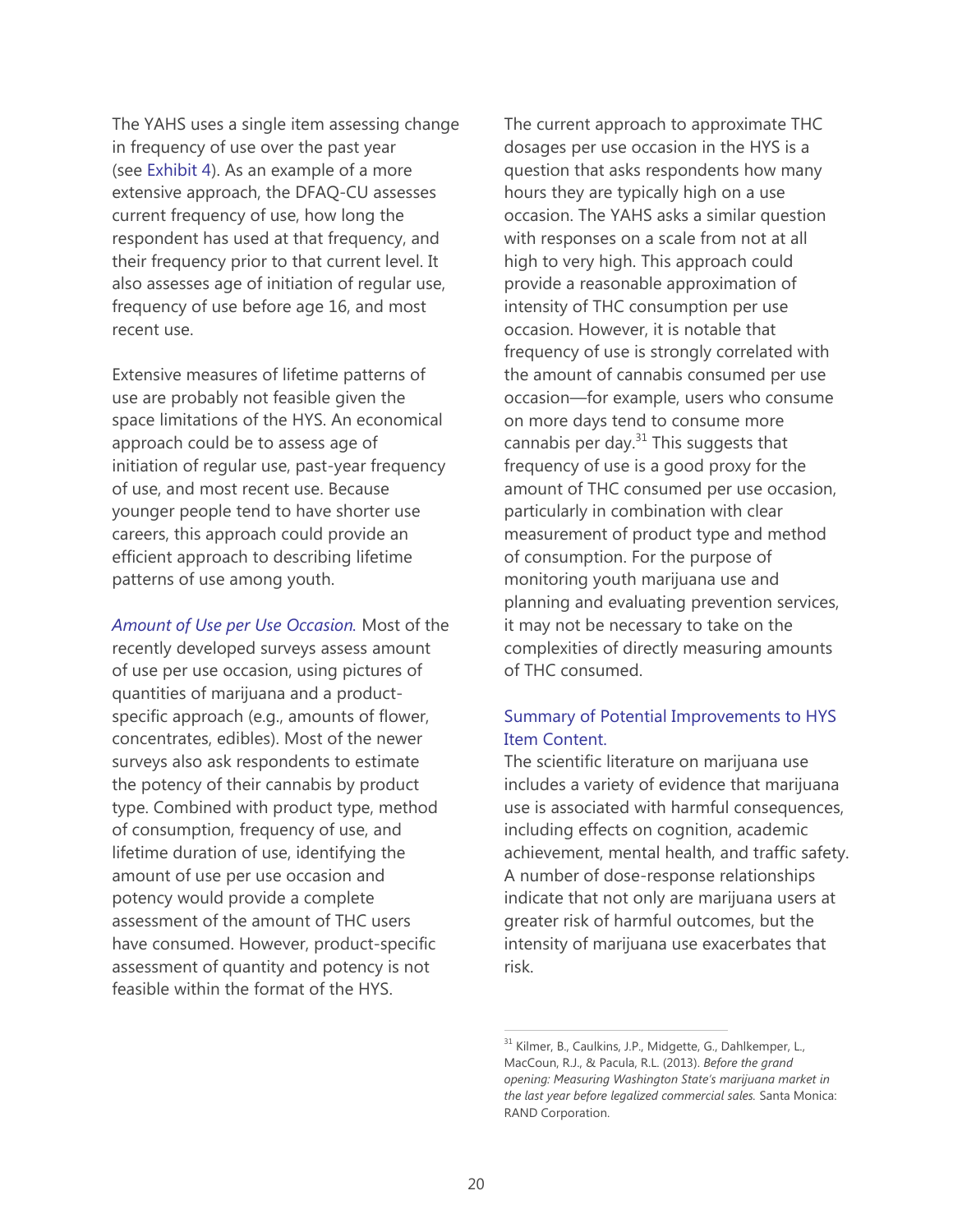However, our understanding of "intensity" of use is in an early stage of development. For some outcomes, recent use appears most important, and for other outcomes greater frequencies of current use and long-term use have been associated with increased harm. Inconsistencies in how marijuana use has been measured, and the rapidly changing context of legalization, prevent drawing more specific conclusions about the aspects of use that are most harmful.

Recently developed surveys tend to measure many more aspects of marijuana use than are currently measured in the HYS. Although some of these surveys are designed to serve a somewhat different purpose than the HYS, the review of their similarities and differences suggests a variety of practical improvements to the HYS. We have considered these potential improvements in light of the serious practical constraints on revising the HYS.

Existing surveys like the HYS tend to resist changes to items for a variety of reasons. In the case of the HYS, new items cannot typically be added without eliminating existing items, and existing items have a loyal following from one group or another. Revisions to existing items threaten comparability of findings over time. Finally, many items in the HYS duplicate items from national surveys, and changing them diminishes comparability to other locations.

Against these reasons for preserving the current approach, we would weigh the need for adaptation to the dynamic circumstances currently surrounding marijuana—legalization, diversification of products, and developing research knowledge—which suggest that changes to HYS marijuana measurement will be in particularly high demand for the foreseeable future.

Combining these practical considerations with evidence from the literature on harmful consequences and recently developed approaches to survey measurement of marijuana use, we identified the set of potential improvements shown in Exhibit 5.

#### **Exhibit 5**

#### Potential Improvements to HYS Item Content

- Clarify the definition of terms used to refer to the drug (e.g., "marijuana"); specifically, exclude synthetic marijuana and CBD-only products and include medical marijuana.
- Distinguish youth who use solely for medical purposes, non-medical purposes, or both.
- Measure product type and method of consumption separately.
- Measure frequency of use over the past year.
- Measure age of initiation of regular use.
- Measure most recent use.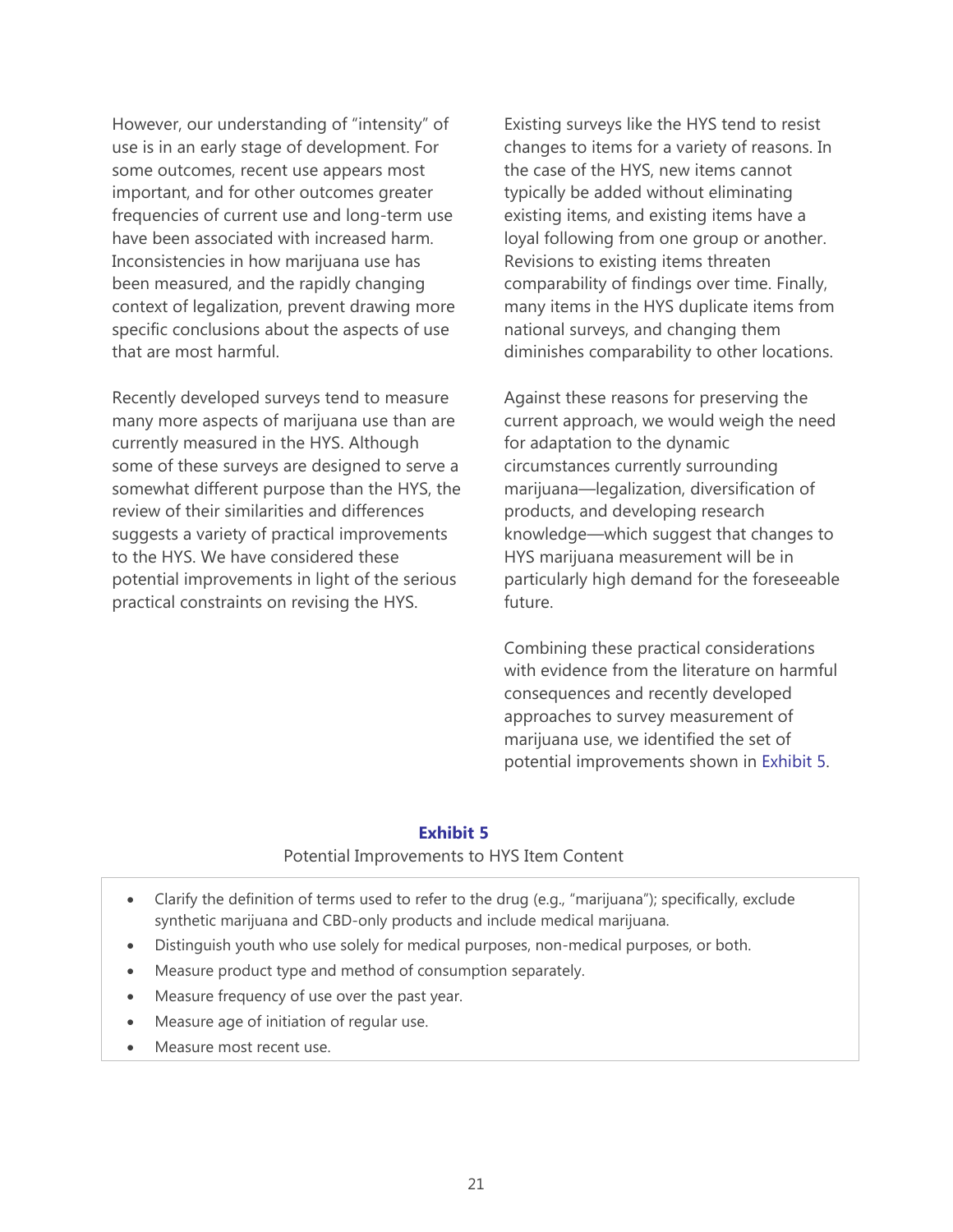## Practical Considerations for Changes to HYS Item Content.

When assessing a topic that is also measured by a national survey, such as the National Survey on Drug Use and Health, the HYS tends to copy the item wording from the national survey, to enable comparison to national estimates, and in some cases, other states. Alignment with other surveys is not so straightforward now, as many surveys are changing to keep up with the evolving context of marijuana legalization. In considering changes to marijuana measurement in Washington and alignment with other locations, the Council on State and Territorial Epidemiologists is a venue for collaboration and alignment of state measurement approaches. $32$ 

Survey changes that affect existing items are likely to reduce the comparability of data over time. To preserve comparability, such changes can be introduced partially, in a portion of surveys administered in a given year, to determine the effect of the change to the item on measured levels of marijuana use. This was the approach taken when HYS marijuana items were changed from "smoking" to "using" marijuana. The effect of the wording change on measured levels of use can then be estimated, and measurements before and after the change can be adjusted to account for the change.

Pilot testing (also known as cognitive testing) of new or revised survey items can help to ensure that an item addresses what it is intended to measure, in terms that survey respondents understand. Items that are thoroughly tested before introduction into the survey can be expected to perform better than untested items.<sup>33</sup>

 $\overline{a}$ 

A commonly recognized limitation of survey data is inaccurate reporting by respondents, especially when assessing behaviors perceived to be wrong or illegal. In measuring marijuana use among youth, under-reporting is usually suspected, but there is evidence that both under-reporting and over-reporting occur. Inaccurate reporting is best identified by comparison of survey data to biochemical test results for the same respondents. One study in Washington found that survey data underestimated actual marijuana use by 25% due to inaccurate reporting, an estimate that accounted for under- and over-reporting by comparison to biochemical testing.<sup>34</sup>

Those data were collected more than a decade ago, before any state had legalized marijuana. One of the biggest challenges in interpreting survey data on marijuana use before and after legalization is the inability to determine whether changes in reported use reflect changes in use or changes in willingness to report use. Although it is no small task to conduct biochemical testing for drug use in conjunction with survey data collection, doing so before and after legalization would help to identify how much the accuracy and honesty of survey responses about marijuana use change with legalization. Although it is too late to conduct such a study in Washington, a

<sup>&</sup>lt;sup>32</sup> Council on State and Territorial Epidemiologists.

<sup>&</sup>lt;sup>33</sup> Willis, G.B., & Artino Jr., A.R. (2013). What do our respondents think we're asking? Using cognitive interviewing to improve medical education surveys. *Journal of Graduate Medical Education, 5(*3), 353-356.

<sup>&</sup>lt;sup>34</sup> Kilmer et al. (2013); In the Kilmer study, survey estimates were adjusted upwards by 25% due to inaccurate reporting, but other sources of bias in survey data, such as from sample selection and survey completion, were also accounted for. Kilmer et al. used data from Harrison, L.D., Martin, S.S., Enev, T. & Harrington, D. (2007). *Comparing drug testing and selfreport of drug use among youth and young adults in the general population.* (SMA)07-4249. For further information, an analysis of the Colorado marijuana market provides a review of under-reporting estimates for survey measurement of marijuana use. See Light, M.K., Orens, A., Lewandowski, B., & Pickton, T. (2014). *Market size and demand for marijuana in Colorado.*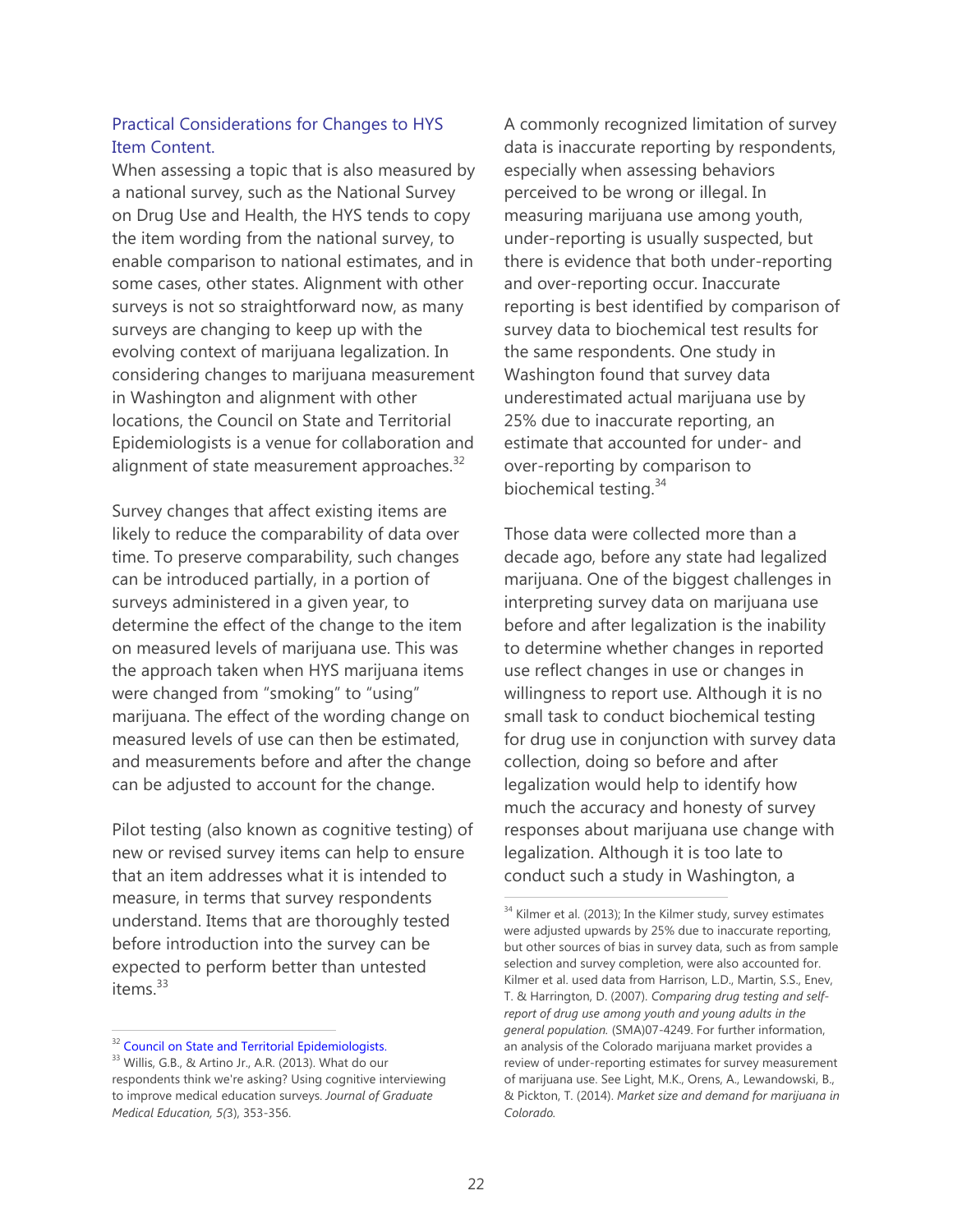study in another state would provide extremely valuable information for interpreting changes in marijuana use from surveys in general (not only the HYS), allowing a more precise focus on changes in actual marijuana use.

Next, we move on to consider potential improvements in how the HYS is administered and how the sample of respondents is obtained.

### Mode of Administration

Currently, the HYS is administered on paper, which entails the distribution of thousands of surveys and response forms in schools across the state, each time it is administered. The HYS is overseen by the HYS Planning Committee, a collaborative group of state agency representatives.<sup>35</sup> The committee is currently considering plans to pilot test an electronic version of the survey.<sup>36</sup> An electronic version of the HYS would offer much greater flexibility to introduce revisions than a paper-based survey, among numerous other advantages.

Currently, the paper-based version of the survey is administered in three separate versions to administer a larger set of items across the entire sample. An electronic survey would present fewer logistical difficulties in fielding multiple versions of the survey, offering more flexibility for introducing new or additional items.

Other advantages of electronic administration include greater flexibility in posing questions

 $\overline{a}$ 

that are applicable to only certain respondents. For example, questions about what type of marijuana one uses are not applicable to someone who has never used marijuana. In a paper survey, all respondents see all questions, but electronic surveys can determine which questions to ask based on prior responses. Such adaptive questioning ensures that new items addressing additional aspects of cannabis use do not increase the length of the survey for all respondents, only those respondents who report using marijuana. Adaptive questioning increases usability for all respondents and can also address concerns about exposing naïve respondents to drug information. Electronic administration also offers better capacity to clarify questions; prompts can be added to increase attention to definitions and images can be easily incorporated.

After the initial costs of developing the electronic version of the survey, data collection can be expected to be much less costly. Current expectations are that the electronic survey would be completed using existing school computers. The cost of producing surveys, distributing them to schools, retrieving them, and digitizing them could be entirely eliminated, and unlike a paper survey, the cost of each additional completed survey would be negligible.

On the downside, transitioning to electronic administration will be a major undertaking, and in place of the logistical difficulties of paper survey administration there could be technical difficulties that could interrupt data collection, such as problems with hardware, software, or network functionality.

<sup>&</sup>lt;sup>35</sup> Department of Health (DOH), Health Care Authority's Division of Behavioral Health and Recovery (DBHR), Liquor and Cannabis Board (LCB), and Office of the Superintendent of Public Instruction (OSPI).

<sup>&</sup>lt;sup>36</sup> Based on conversations with HYS Planning Committee members.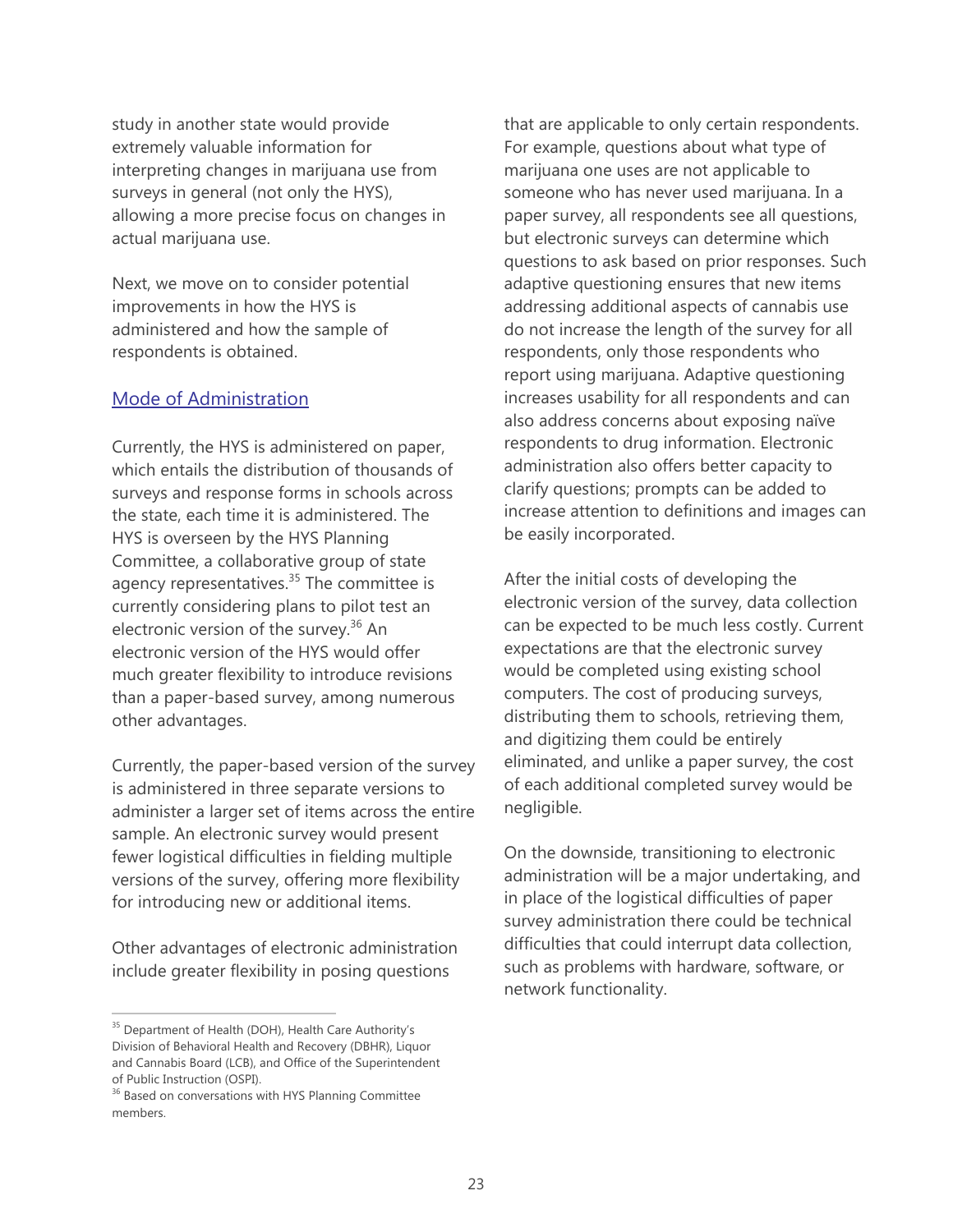### **Sampling**

The HYS is typically not administered in certain types of schools—private schools, online schools, schools in correctional facilities, and home schools. $37$  One potential improvement to the HYS would be to expand sampling to include students not attending public schools. This may be more feasible if and when the survey can be administered electronically.

Although we have focused on revisions to the HYS, we did consider the possibility of modifying the sample of another existing survey, the Washington Young Adult Health Survey (YAHS). The sampling procedure of the YAHS currently targets 18 to 25 year olds using random sampling of drivers who are licensed by the Washington Department of Licensing. This random sample is supplemented by additional sampling through social media. The target age range of the YAHS could be modified to recruit younger respondents. One limitation of the HYS sample is that it omits students who are not in school, an area where an expansion of the YAHS could complement information from the HYS.

If the YAHS sample were extended, the content of the survey for that portion of the sample could be freely determined by the latest research and measurement approaches. This approach would capitalize on the existing capacity of the YAHS research team to recruit participants, collect data using internet-based measurement, and follow participants over time. One difficulty with adapting the YAHS to a younger population would be obtaining

 $\overline{a}$ 

informed consent. Parental consent is typically obtained for research participants younger than 18, particularly when data collection includes identifying information, as is the case for the YAHS which tracks respondents over time. Obtaining parental consent for youth participants using internet-based data collection is a technical challenge that would need to be resolved if this approach were used.

We also considered the option of purchasing access to panel samples. Panel samples are existing pools of respondents that can be readily accessed for survey data collection. This option would allow greater flexibility in survey construction than revision of an existing survey, while being less resource intensive than initiating an entirely new data collection effort. Such panels are a service provided by companies that maintain access to potential respondents and can readily draw a sample and field a survey. As with any sample, the extent to which the sample represents the population of interest is a key consideration. Existing panels tend to be weaker in their ability to represent populations of interest than samples drawn randomly from the population of interest for a specific study.<sup>38</sup> However, sample quality varies among existing panels, and highquality panel samples are available.<sup>39</sup>

<sup>&</sup>lt;sup>37</sup> Some of these types of schools have participated, but they are not actively recruited.

<sup>38</sup> Krosnick, J., van den Brakel, J., & Bruggen, E. (2016). *Establishing the accuracy of online panels for survey research.* Statistics Netherlands.

<sup>&</sup>lt;sup>39</sup> The International Cannabis Policy Survey (Hammond et al. 2018), reviewed earlier in this report, uses a randomly selected panel sample.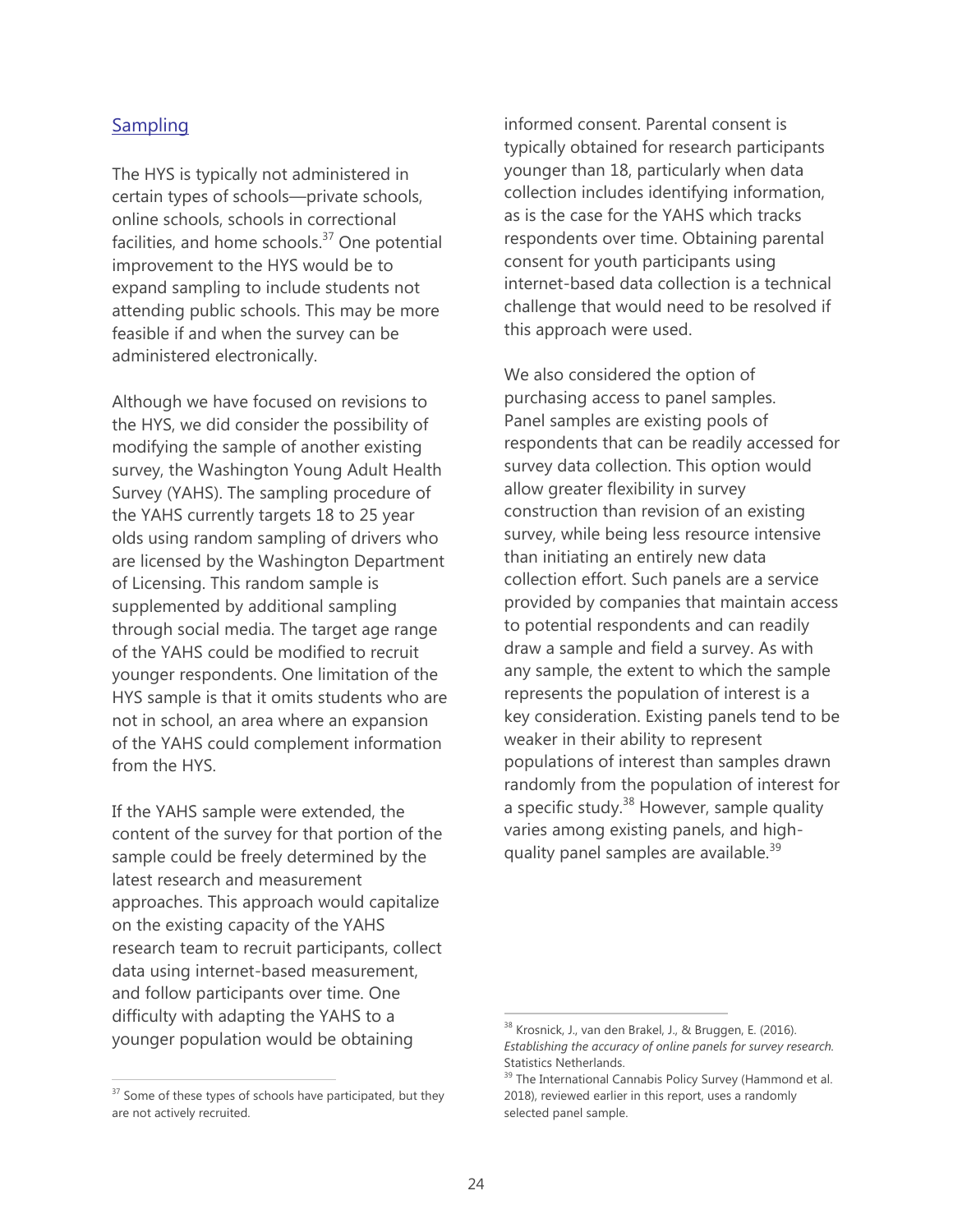# IV. Summary

The 2018 Legislature directed WSIPP to "examine current data collection methods measuring use of cannabis by youth and report to the legislature on potential ways to improve data collection and comparisons."<sup>40</sup>

In responding to this assignment, WSIPP focused on the Washington Healthy Youth Survey (HYS), the primary source of data on youth marijuana use in Washington. The HYS is a principal component of Washington's capacity to monitor youth well-being across the state. HYS data are used to plan prevention and intervention services throughout Washington communities, to evaluate the effects of programs and policies, and to conduct academic research.

We examined the HYS along three key dimensions of survey data collection methods:

- Survey construction,
- Mode of administration, and
- Sampling.

We focused primarily on survey construction, considering the aspects of marijuana use that are currently addressed in the HYS and how they are addressed. Survey measurement of marijuana use is in an early stage of development, though in the case of the HYS, numerous improvements have been made to items addressing marijuana use since legalization in 2012.

To inform our consideration of further improvements we reviewed the literature on harms of marijuana use and how use has been measured in those studies. We then examined five recently developed surveys that reflect the state of the art in survey measurement of marijuana use, and we identified common elements of these surveys that are potentially applicable to the HYS. We also spoke to a number of experts familiar with the HYS or with marijuana measurement more generally.

We identified a series of improvements to the item content of the HYS which can be expected to increase the usefulness of the HYS as a tool for monitoring and promoting youth well-being. The most feasible improvements included the following:

- Clearly defining "marijuana;"
- Distinguishing youth who use for medical purposes;
- Measuring product type and method of consumption separately;
- Measuring frequency of use over the past year;
- Measuring age of initiation of regular use; and
- Measuring most recent use.

Although changes to existing items run the risk of diminishing comparability of data over time and to different locations, we also considered practical strategies to preserve such comparisons. Survey measurement approaches for marijuana use appear to be evolving rapidly, so maintaining alignment with external approaches while making necessary improvements will be an ongoing challenge.

<sup>40</sup> [ESSB 6032.](http://lawfilesext.leg.wa.gov/biennium/2017-18/Pdf/Bills/Session%20Laws/Senate/6032-S.SL.pdf)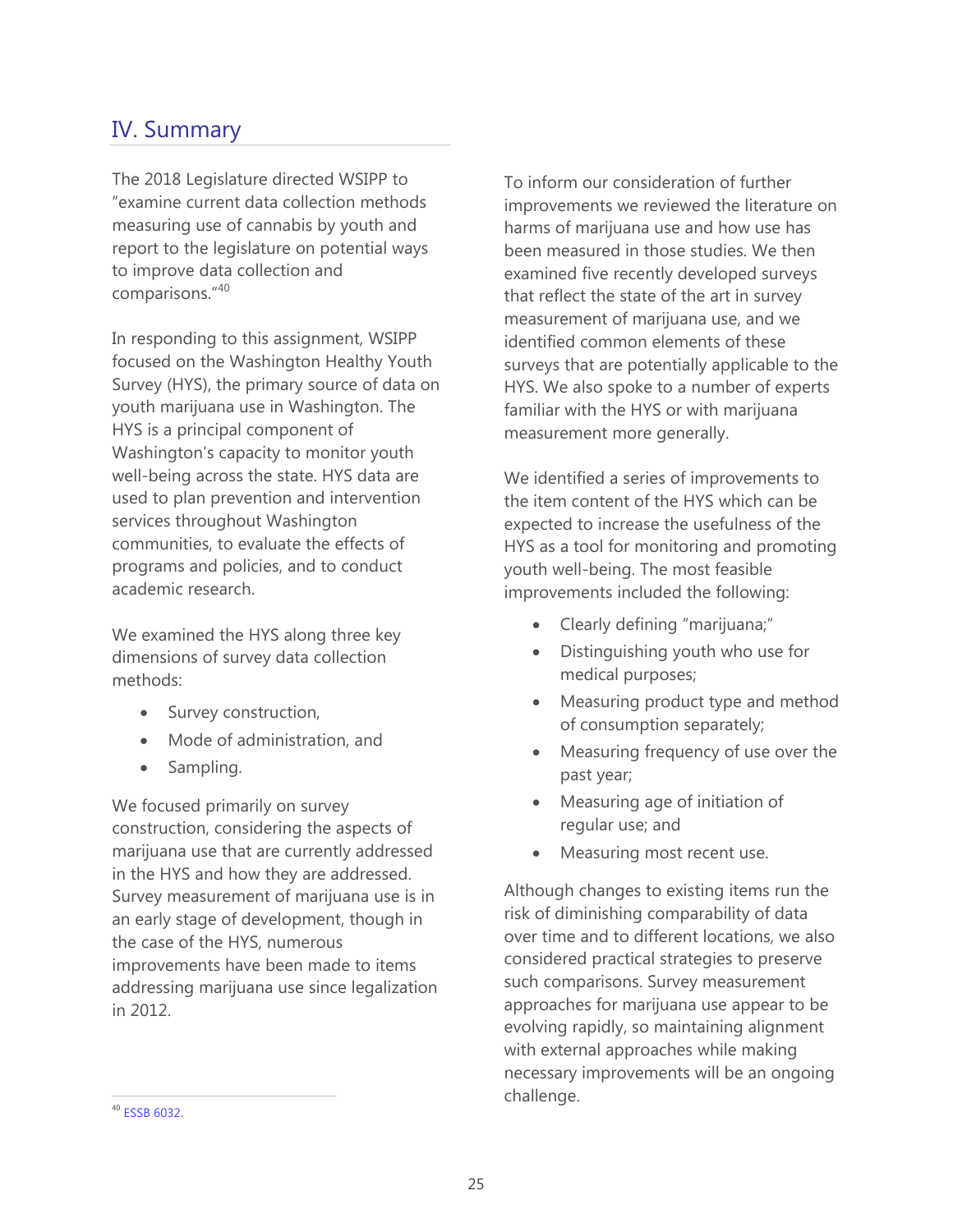One of the major difficulties of interpreting survey data on marijuana use before and after legalization is that increases in reported marijuana use may reflect actual increases in use, or increases in willingness to respond honestly as a result of increasing social acceptance of cannabis use. A study comparing a survey measure of marijuana use against biochemical testing, before and after legalization, would be extremely valuable in determining the extent to which changes in survey data on marijuana use reflect changes in honesty or changes in actual use.

Although we focused our examination on the item content of the HYS, we also explored several other areas for potential improvement. These included the following:

- Electronic administration of the HYS;
- Expansion of another existing survey, the Washington YAHS to a younger sample; and
- Purchasing access to existing panels of survey respondents as an alternative approach to sampling.

Of these options, electronic administration of the HYS is a particularly promising prospect, because it offers more flexibility to incorporate revisions to the HYS than the current paper survey does, among many other advantages of electronic survey administration.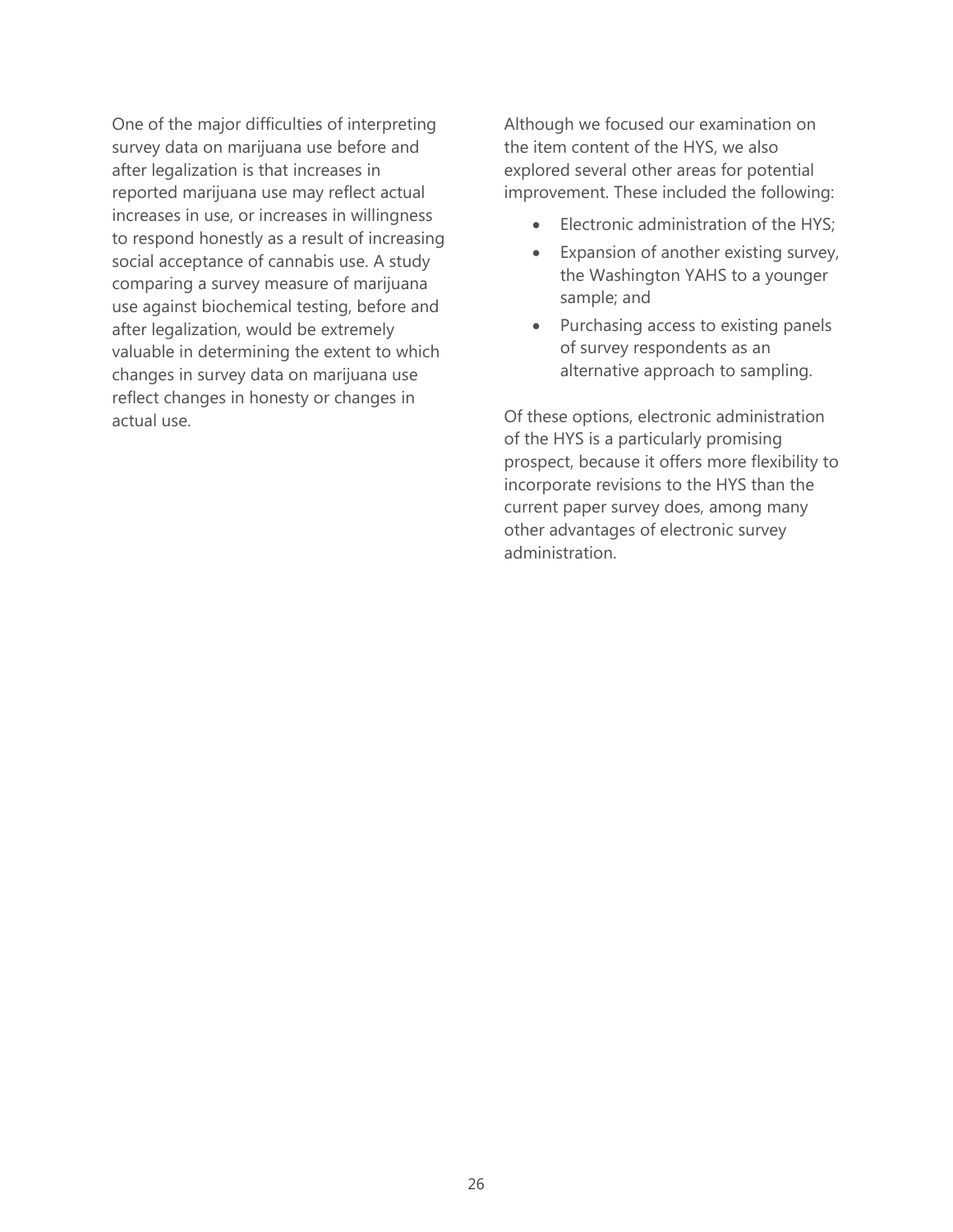# Acknowledgments

We would like to thank the following individuals who provided valuable insight into the status of the Healthy Youth Survey and future directions for survey measurement of cannabis use: Susan Richardson (Looking Glass Analytics), Dixie Grunenfelder and Emily Maughan (Office of the Superintendent of Public Instruction), Billy Reamer and Sarah Mariani (Health Care Authority), Carrie Cuttler (Washington State University), Jason Kilmer (University of Washington), Julia Dilley (Oregon Health Authority), Beau Kilmer (RAND Corporation), and members of the Council of State and Territorial Epidemiologists Marijuana Subcommittee.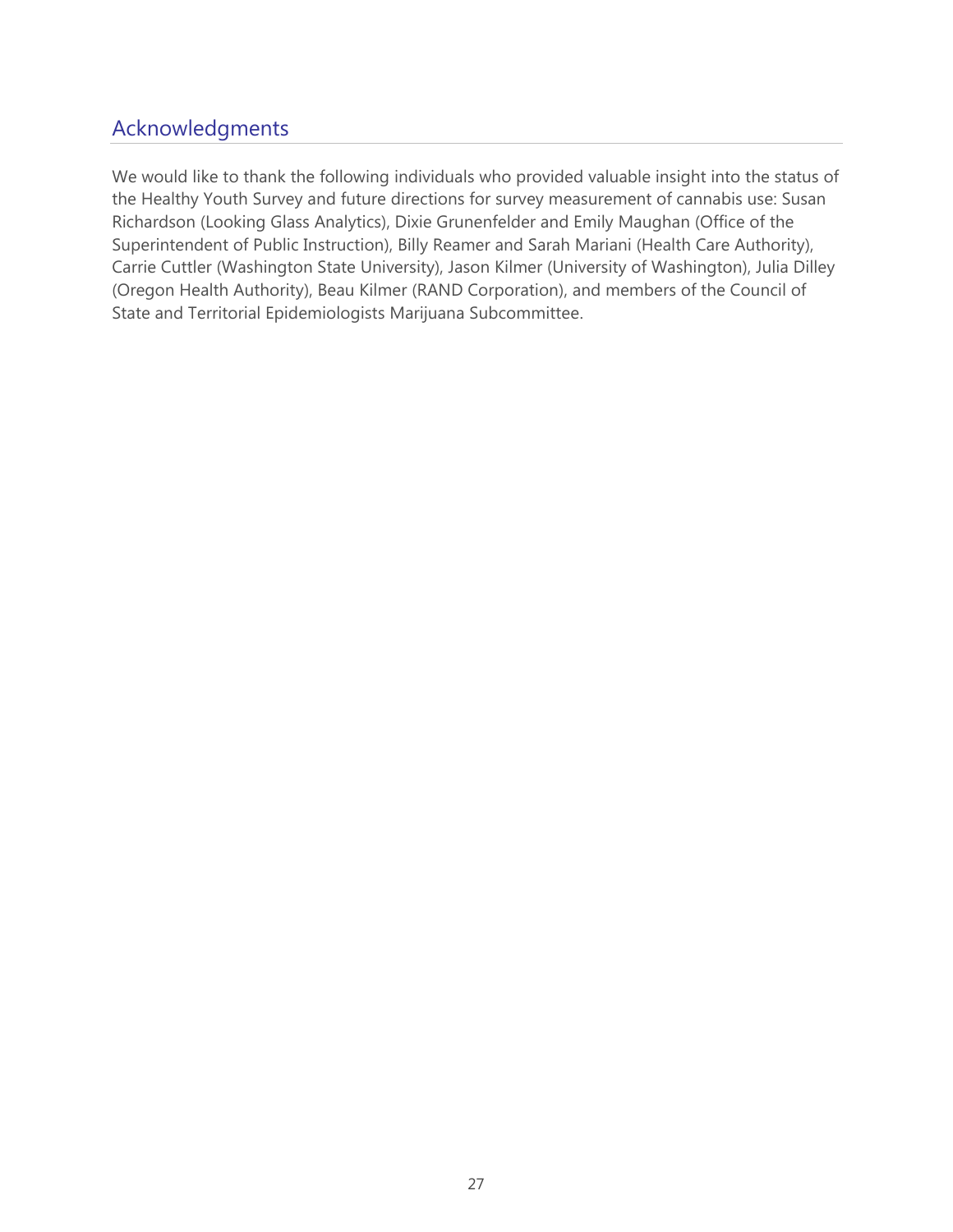# <span id="page-27-0"></span>Appendices

Measuring Youth Cannabis Use in Washington State

| Appendices     |  |  |  |  |
|----------------|--|--|--|--|
| $\mathbf{L}$   |  |  |  |  |
| $\mathbb{I}$ . |  |  |  |  |

# I. Outcomes Associated with Marijuana Use from NAS Review

Summary of selected outcome areas from the review of health effects of cannabis by the National Academy of Sciences:

*Driving.* The NAS review found substantial evidence that cannabis use is associated with increased risk of motor vehicle crashes.<sup>41</sup> In reviewed studies, cannabis use was typically measured by laboratory tests of blood or urine that could indicate acute cannabis use (i.e., use in the past three hours) or less recent use (e.g., use in the past week) that does not amount to current intoxication.

*Cognition*. The NAS review found moderate evidence of an association between acute cannabis use (i.e., use in the past three hours) and impairment in learning, memory, and attention.<sup>42</sup>

*Psychosocial.* The NAS review noted that "cannabis use during adolescence is related to impairments in subsequent academic achievement and education, employment and income, and social relationships and roles,<sup>"43</sup> although it found "limited" evidence for all three categories of outcomes. Due to their relevance to youth prevention, we focused on academic achievement and social functioning (e.g., delinquency, contact with the criminal justice system). The NAS finding of limited evidence of association between cannabis use and academic achievement and social functioning was based in part on a systematic review that included studies measuring cannabis use as initiation before age 15, weekly use before 18, daily use before 15, weekly use, or cumulative use on 50 or more occasions.<sup>44</sup>

*Psychosis.* The NAS review found substantial evidence of an association between cannabis use and schizophrenia and other psychoses.<sup>45</sup> This conclusion was based primarily on a meta-analysis that established a dose-response relationship between the intensity of cannabis use and psychosis-related outcomes—that is, the risk of psychosis was greater among cannabis users than non-users and was greatest among the most intensive marijuana users.<sup>46</sup> Among the various studies included in the metaanalysis, the measurement of intensive use varied, including weekly, near daily, and daily use; use more

<sup>41</sup> NAS (2017), p. 227.

<sup>42</sup> NAS (2017), p. 268.

<sup>43</sup> NAS (2017), p. 276.

<sup>44</sup> Macleod, J., Oakes, R., Copello, A., Crome, I., Egger, M., Hickman, M., . . . Davey Smith, G. (2004). Psychological and social sequelae of cannabis and other illicit drug use by young people: A systematic review of longitudinal, general population studies. *Lancet, 363*(9421), 1579–1588.

<sup>45</sup> NAS (2017), p. 291.

<sup>&</sup>lt;sup>46</sup> Marconi, A., Di Forti, M., Lewis, C.M., Murray, R.M., & Vassos, E. (2016). Meta-analysis of the association between the level of cannabis use and risk of psychosis. *Schizophrenia Bulletin, 42*(5), 1268-1269.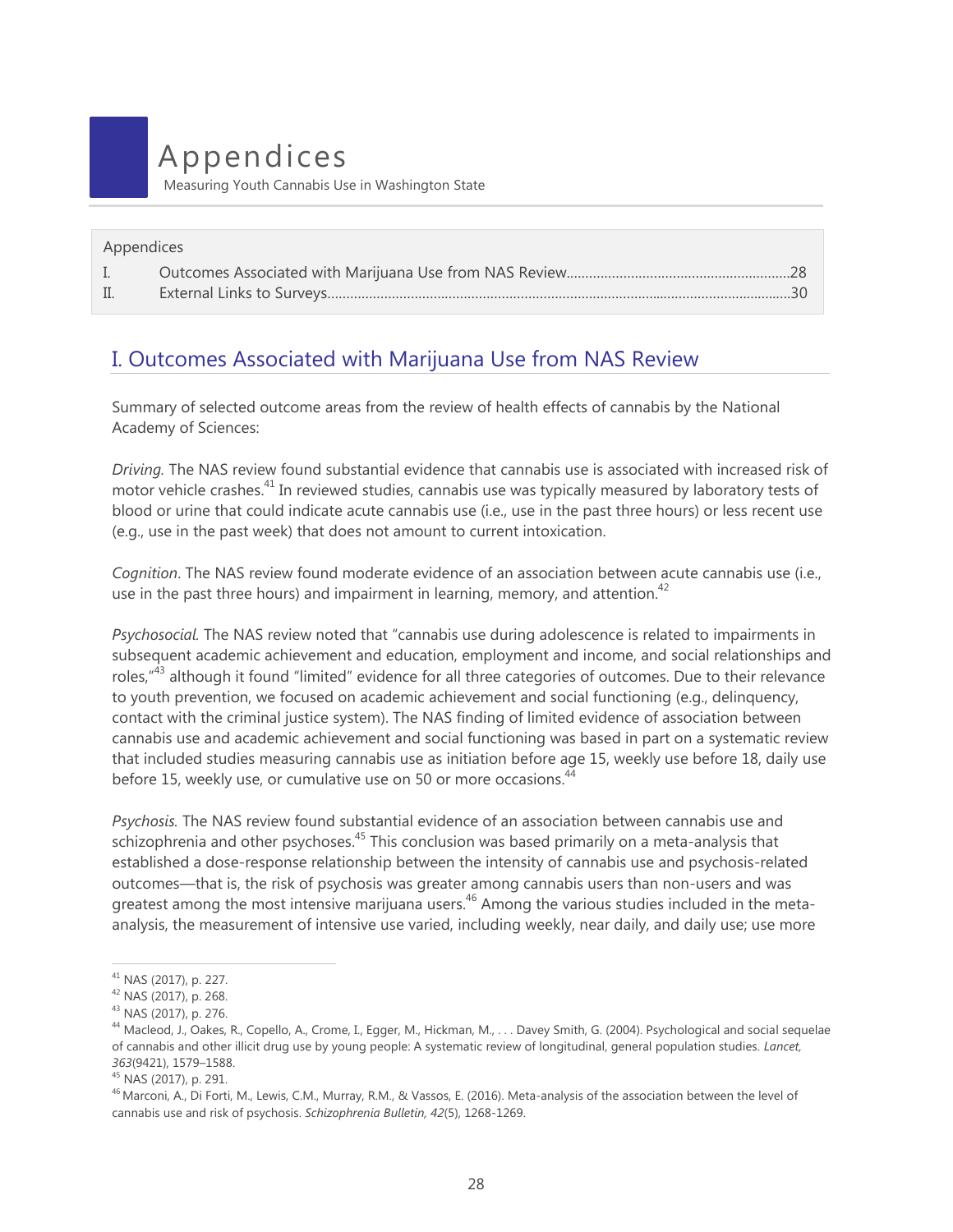than three times per year before age 15; cumulative lifetime use of 50 occasions or more and six years duration or more; and cannabis dependence. The meta-analysis did not include studies examining effects of cannabis potency on psychosis risk, but other studies have provided evidence that higher potency cannabis increases psychosis risk.<sup>47</sup>

*Depression.* The NAS review also found moderate evidence that marijuana use is associated with increased risk of depressive disorder.<sup>48</sup> This conclusion was based largely on a systematic review that found evidence of a dose-response relationship—the increased risk of depressive disorder associated with marijuana use was greatest among heavy marijuana users.<sup>49</sup> Among the various studies in the review, heavy use was measured as weekly or more frequent use in the past month, or five or more occasions of use per month over a five-year period.

*Suicidality.* The NAS review found moderate evidence of a relationship between cannabis use and suicidal ideation, attempt, and completion and also found evidence of a dose-response relationship—heavy cannabis use was associated with even larger risk of ideation and attempt than any cannabis use.<sup>50</sup> Among the studies included in meta-analyses supporting these conclusions, heavy cannabis use was measured as lifetime use of 40 or more times, clinically disordered use, six or more use occasions per month, ten or more use occasions in the past year, or daily use.

*Social anxiety disorder*. The NAS review found moderate evidence of an association between marijuana use and social anxiety disorder. This relationship was specific to regular cannabis use, defined as daily or near-daily cannabis use.<sup>51</sup>

*Progression to substance use disorder.* NAS found substantial evidence that earlier initiation of cannabis use and increasing frequency of use are associated with greater likelihood of developing a cannabis use disorder.<sup>52</sup> The review also found moderate evidence that cannabis use is associated with increased risk of disordered use of other substances, such as alcohol, tobacco, and illicit drugs other than marijuana. These effects were more pronounced among youth and included evidence of a dose-response relationship.

<sup>47</sup> Di Forti, M., Marconi, A., Carra, E., Fraietta, S., Trotta, A., Bonomo, M., . . . Murray, R.M. (2015). Proportion of patients in South London with first-episode psychosis attributable to use of high potency cannabis: A case-control study. *The Lancet Psychiatry, 2*(3), 233–238 and Di Forti, M, Quattrone, D., Freeman, T.P., Tripoli, G., Gayer-Anderson, C., Quigley, H., . . . Murray, R.M. (2019). The contribution of cannabis use to variation in the incidence of psychotic disorder across Europe (EU-GEI): A multicenter case control study. *Lancet Psychiatry, 6*(5), 427-436.

<sup>48</sup> NAS (2017), p. 307.

<sup>&</sup>lt;sup>49</sup> Lev-Ran, S., Le Foll, B., McKenzie, K., George, T.P., & Rehm, J. (2012). Bipolar disorder and co-occurring cannabis use disorders: Characteristics, co-morbidities and clinical correlates. *Psychiatry Research, 209,* 459–465.

<sup>50</sup> NAS (2017), p. 311.

<sup>51</sup> NAS (2017), p. 314.

 $52$  NAS (2017), p. 334. The NAS review also examined a variety of other risk and protective factors for development of cannabis use disorder (e.g., gender, other drug use). Se[e Chapter 13](https://www.nap.edu/read/24625/chapter/15) of the review for more in-depth treatment of risk and protective factors for problem cannabis use.